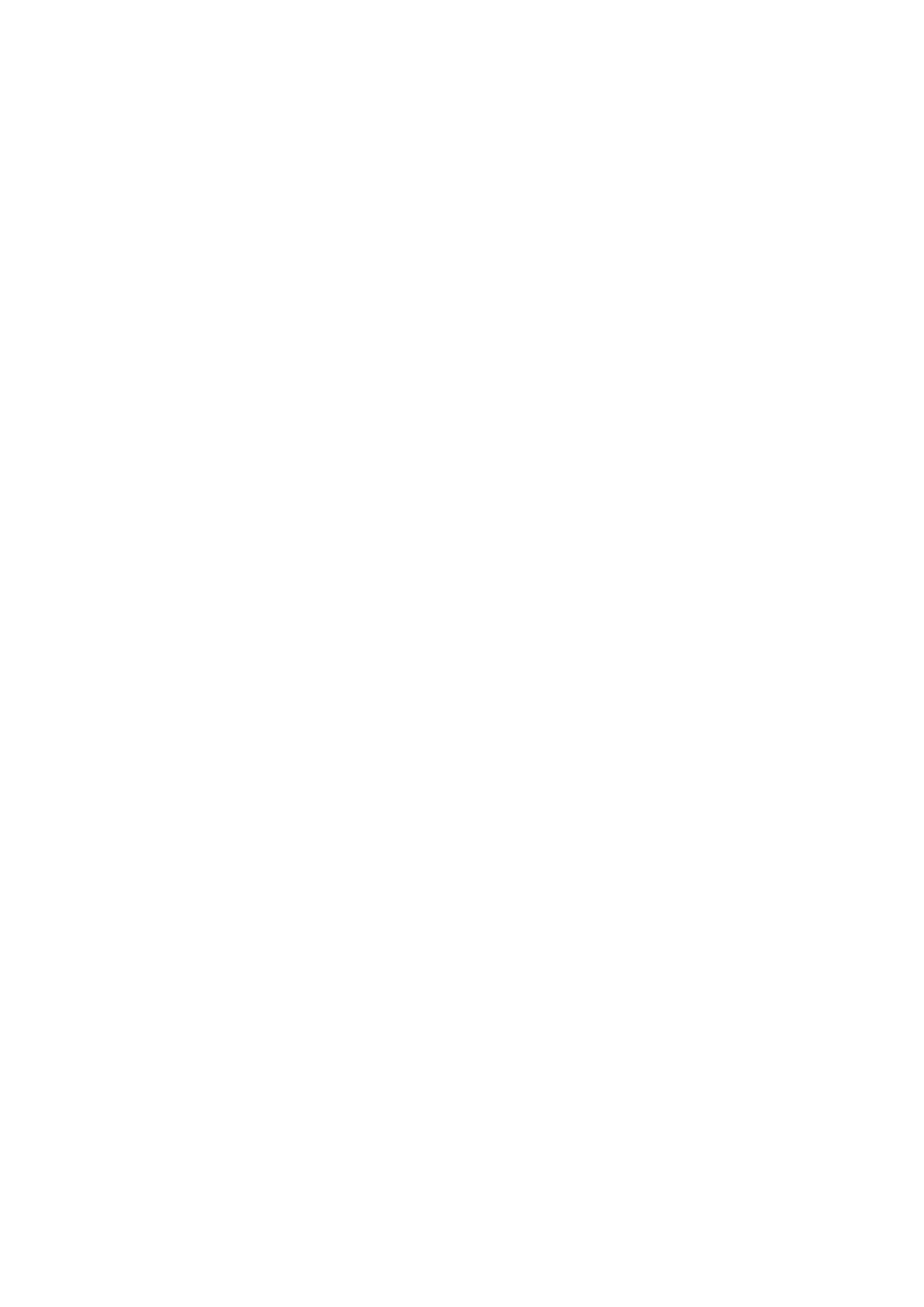

New South Wales

# **Surveying and Spatial Information Act 2002 No 83**

# **Contents**

|        |               |                                                                                                            | Page           |
|--------|---------------|------------------------------------------------------------------------------------------------------------|----------------|
| Part 1 |               | <b>Preliminary</b>                                                                                         |                |
|        | 1             | Name of Act                                                                                                | 2              |
|        | $\mathcal{P}$ | Commencement                                                                                               | 2              |
|        | 2A -          | Objects of Act                                                                                             | $\overline{2}$ |
|        | 3             | Definitions                                                                                                | $\overline{2}$ |
|        | 3A            | Meaning of "spatial information"                                                                           | 5              |
| Part 2 |               | Provisions relating to co-ordination, collection and<br>maintenance of certain State cadastral information |                |
|        | 4             | Surveys carried out by Surveyor-General                                                                    | 6              |
|        | 5             | Surveys carried out by public authorities                                                                  | 6              |
|        | 6             | Details of surveys to be provided to Surveyor-General                                                      | 6              |
|        | 7             | Register of public surveys                                                                                 | 6              |
|        | 8             | Co-ordination of public surveys                                                                            | 7              |
|        | 9             | Maintenance and repair of permanent survey marks                                                           |                |
|        |               |                                                                                                            |                |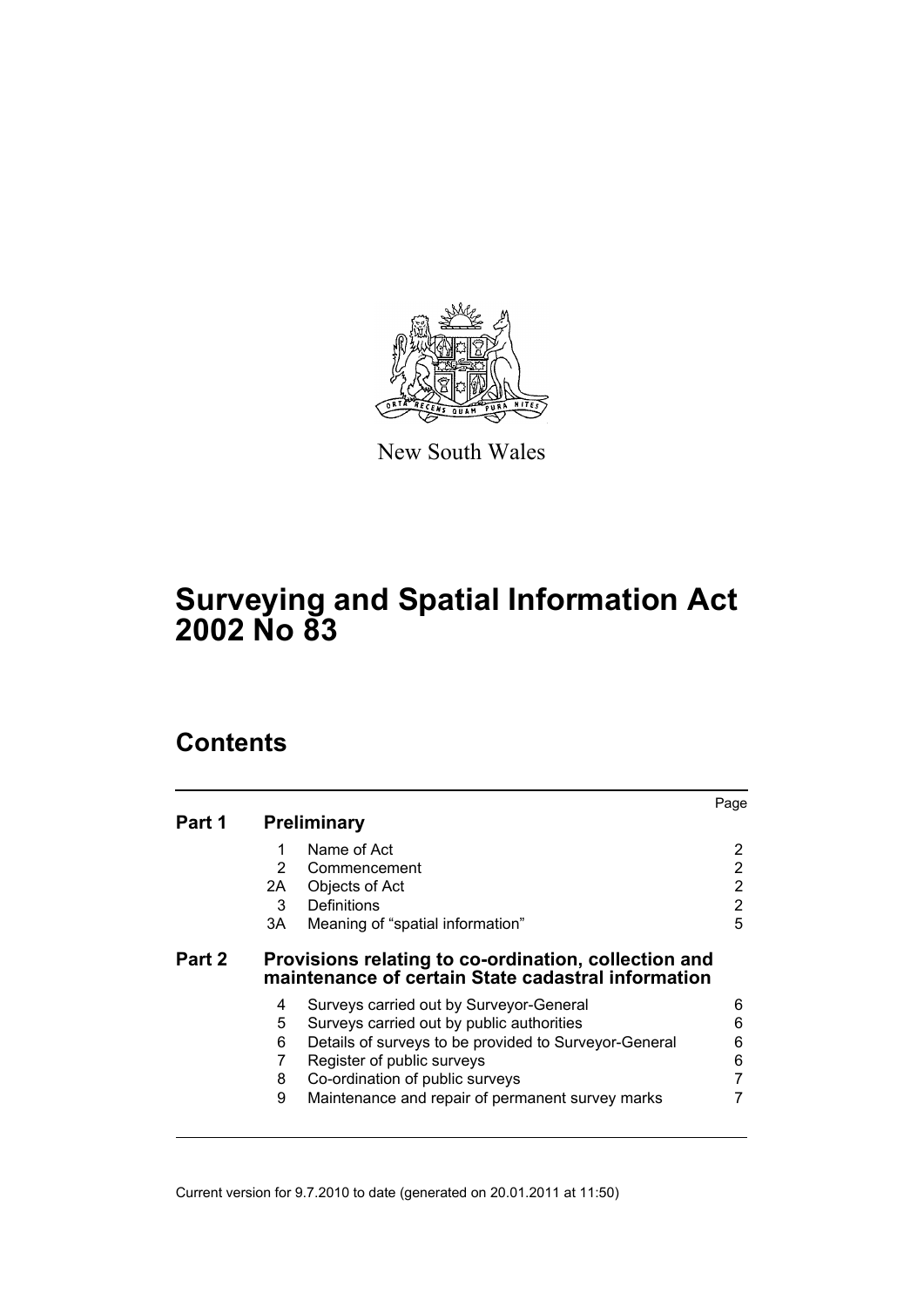Surveying and Spatial Information Act 2002 No 83

Contents

|        |                 |                                                                                            | Page     |
|--------|-----------------|--------------------------------------------------------------------------------------------|----------|
|        | 9A              | Correction of survey errors                                                                | 7        |
|        | 9Β              | Authority for a registered surveyor to act for another in certain<br>circumstances         | 8        |
|        | 9C              | Register of public surveys to include details of electoral districts<br>9                  |          |
| Part 3 |                 | <b>Registration of surveyors</b>                                                           |          |
|        | 10              | Application to registration of Licensing and Registration (Uniform<br>Procedures) Act 2002 | 10       |
|        | 10A             | Re-registration after removal for non-payment of registration<br>administration fee        | 11       |
|        | 11              | Investigations                                                                             | 11       |
|        | 12 <sup>°</sup> | Professional incompetence                                                                  | 12       |
|        | 13              | Professional misconduct                                                                    | 12       |
|        | 14              | Applications to Administrative Decisions Tribunal for review of<br>determinations          | 13       |
|        | 15              | Register of surveyors                                                                      | 14       |
|        | 16              | Evidentiary certificates                                                                   | 14       |
|        | 16A             | Certain provisions of this Part apply also to former surveyors 14                          |          |
| Part 4 |                 | <b>Entry to land for survey purposes</b>                                                   |          |
|        | 17              | Surveyor-General                                                                           | 15       |
|        | 18              | Registered surveyors                                                                       | 15       |
|        | 19              | Manner in which power of entry to be exercised                                             | 15       |
|        | 20              | Damage to land                                                                             | 16       |
| Part 5 |                 | <b>Offences</b>                                                                            |          |
|        | 21              | Unregistered persons not to practise land surveying                                        | 17       |
|        | 22              | Unregistered persons not to practise mining surveying                                      | 17       |
|        | 22A             | Firms offering land and mining surveying services                                          | 18       |
|        | 23              | Obstruction of registered surveyors                                                        | 18       |
|        | 24              | Removal etc of survey marks                                                                | 19       |
|        | 25              | Marks in the form of permanent survey marks not to be used                                 |          |
|        | 26              | without authority<br>Exercising powers of entry without certificate of authority           | 19<br>19 |
|        |                 |                                                                                            |          |
| Part 6 |                 | The Board of Surveying and Spatial Information                                             |          |
|        | 27              | <b>Constitution of Board</b>                                                               | 20       |
|        | 28              | <b>Functions of Board</b>                                                                  | 20       |
|        | 29              | Provision of information by Board                                                          | 21       |
|        | 30              | Committees                                                                                 | 21       |
|        | 31<br>32        | Delegation of functions                                                                    | 22<br>22 |
|        |                 | Exclusion of personal liability                                                            |          |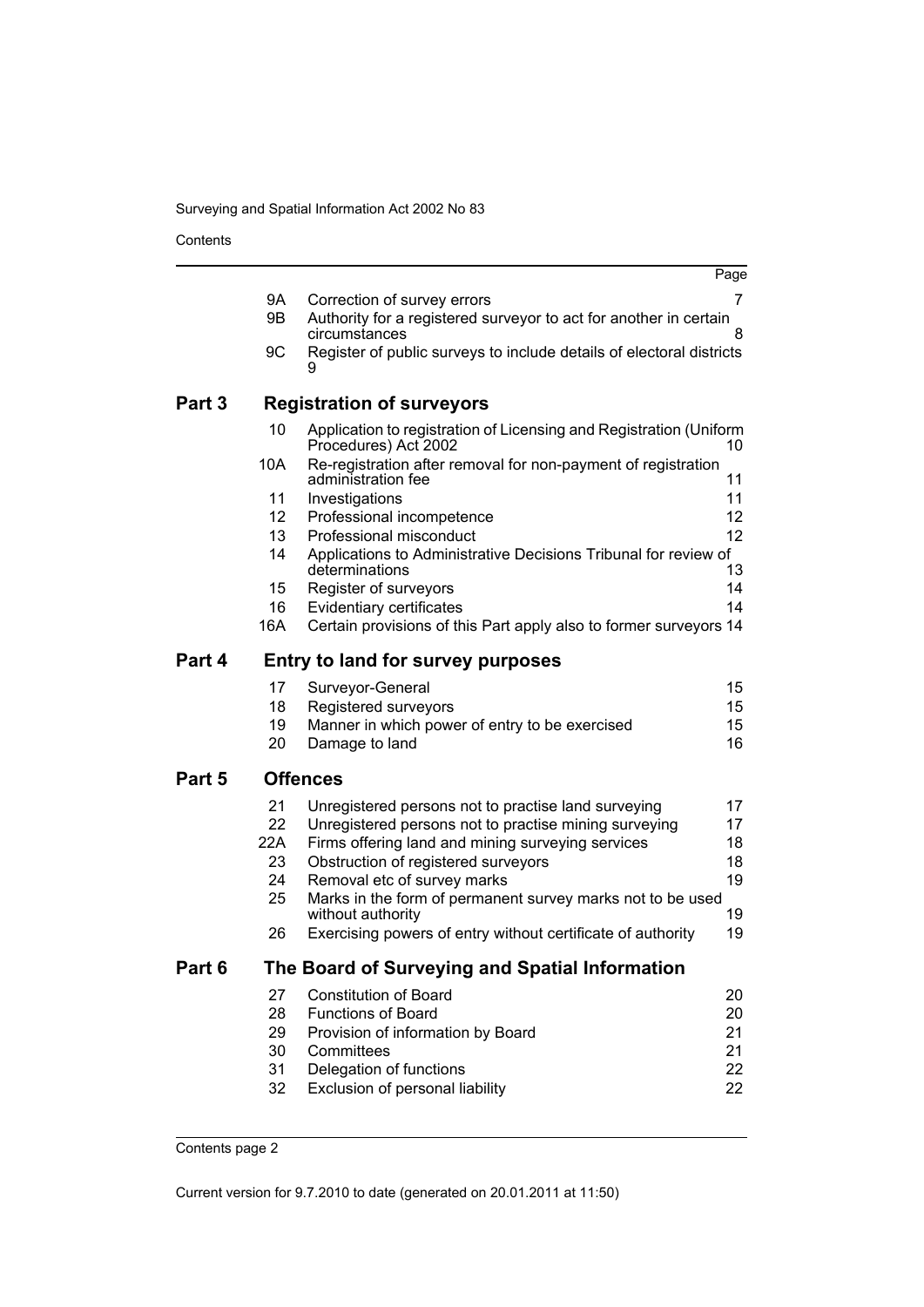Surveying and Spatial Information Act 2002 No 83

Contents

|              |            |                                                           | Page |
|--------------|------------|-----------------------------------------------------------|------|
| Part 6A      |            | <b>Appeals against decisions of Tribunal</b>              |      |
|              | 32A        | Definitions                                               | 23   |
|              | 32B        | Application of Administrative Decisions Tribunal Act 1997 | 23   |
|              | 32C        | Right to appeal to Supreme Court                          | 23   |
|              | 32D        | Appeals on questions of law                               | 24   |
|              | 32E        | Appeals on the merits                                     | 24   |
|              | 32F        | Appeal does not stay decision appealed against            | 24   |
| Part 7       |            | <b>Miscellaneous</b>                                      |      |
|              | 33         | Annual report                                             | 25   |
|              | 33A        | Delegation                                                | 25   |
|              | 34         | Act binds Crown                                           | 25   |
|              | 35         | Recovery of money                                         | 25   |
|              | 35A        | Unlawful disclosure of information                        | 25   |
|              | 36         | Regulations                                               | 26   |
|              | 37         | Repeals                                                   | 27   |
|              | 38         | (Repealed)                                                | 27   |
|              | 39         | Savings, transitional and other provisions                | 27   |
|              | 40         | Review of Act                                             | 27   |
|              | Schedule 1 | The Board of Surveying and Spatial Information            | 28   |
|              | Schedule 2 | (Repealed)                                                | 31   |
|              | Schedule 3 | Savings, transitional and other provisions                | 32   |
| <b>Notes</b> |            |                                                           |      |
|              |            | Table of amending instruments                             | 35   |
|              |            | Table of amendments                                       | 36   |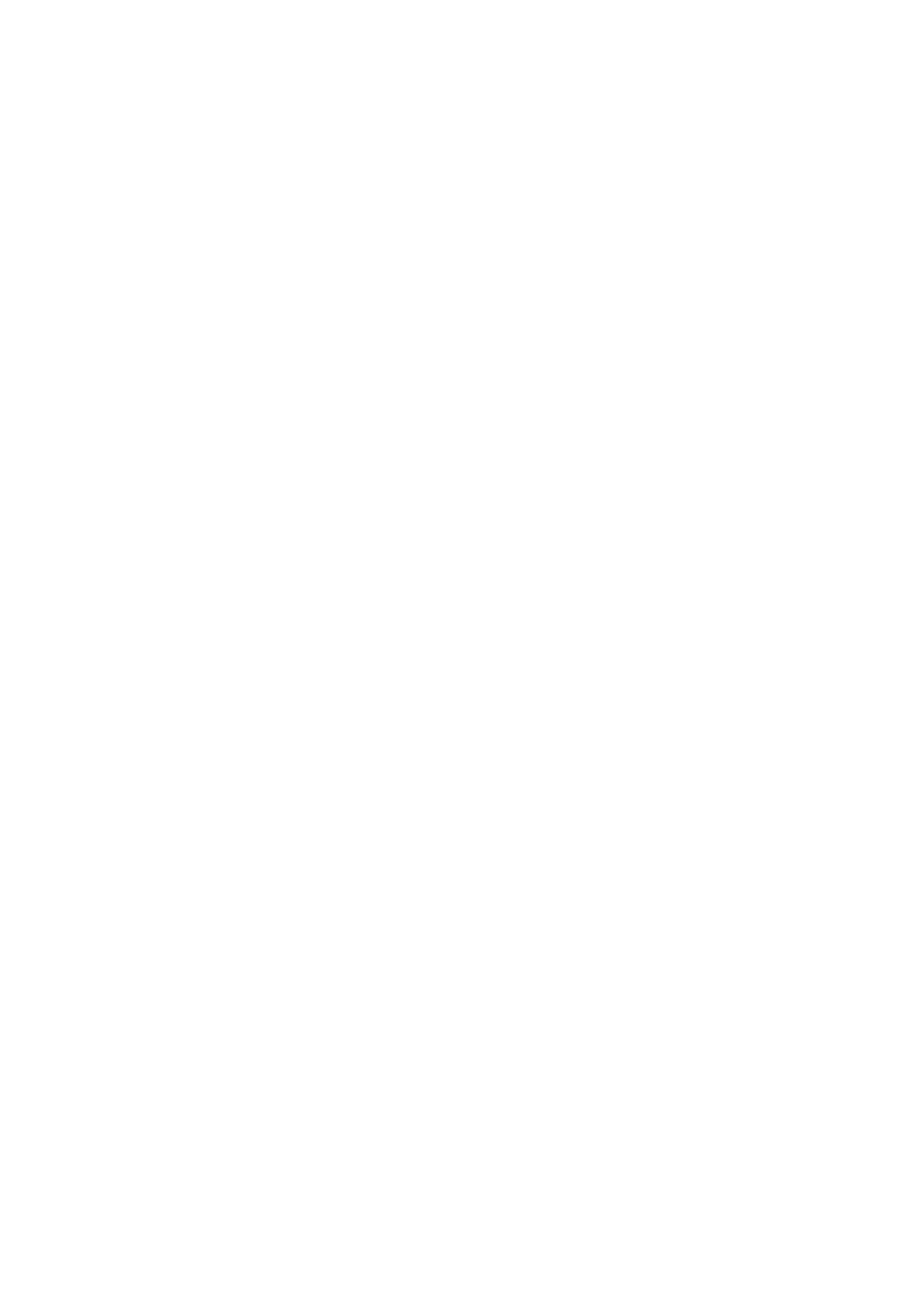

New South Wales

# **Surveying and Spatial Information Act 2002 No 83**

An Act to make provision with respect to the functions of the Surveyor-General, the registration of surveyors, the control of surveys and the constitution and functions of the Board of Surveyors and Spatial Information; to repeal the *Surveyors Act 1929*, the *Survey Co-ordination Act 1949* and certain other Acts and instruments; to make consequential amendments to certain other Acts and instruments; and for other purposes.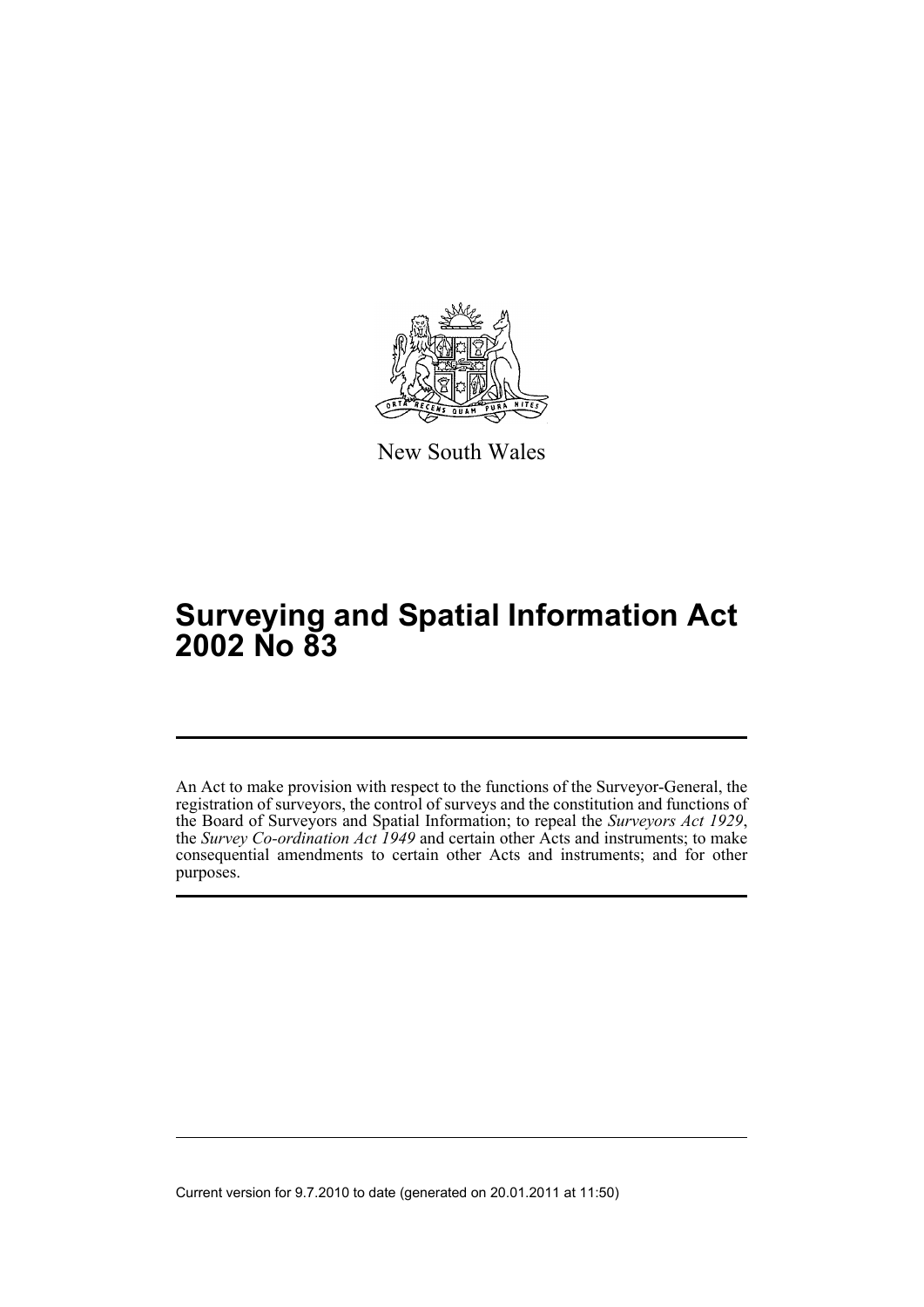## <span id="page-7-1"></span><span id="page-7-0"></span>**Part 1 Preliminary**

#### **1 Name of Act**

This Act is the *Surveying and Spatial Information Act 2002*.

#### <span id="page-7-2"></span>**2 Commencement**

This Act commences on a day or days to be appointed by proclamation.

#### <span id="page-7-3"></span>**2A Objects of Act**

The objects of this Act are:

- (a) to provide for the registration of land surveyors and mining surveyors to ensure that only appropriately qualified persons carry out land surveys and mining surveys, and
- (b) to ensure that registered surveyors provide services to the public in a professional and competent manner, and
- (c) to provide for the maintenance of a State cadastre and ensure its integrity, and
- (d) to provide for the co-ordination of surveys carried out by public authorities and for the establishment of a State control survey, and
- (e) to provide for the investigation of, and the giving of advice to the Government relating to, the collection, collation and dissemination of spatial information other than surveys.

#### <span id="page-7-4"></span>**3 Definitions**

(1) In this Act:

*Australian Height Datum* means the datum surface approximating mean sea level that was adopted by the National Mapping Council of Australia in May 1971.

*Board* means the Board of Surveying and Spatial Information constituted by section 27.

*Department* means the Land and Property Management Authority.

*exercise* a function includes perform a duty.

*firm* means a corporation or a partnership or other unincorporated association of persons.

*formal land survey plan* means a survey plan describing the results of a land survey, being a plan prepared in accordance with the regulations by or on behalf of a registered land surveyor.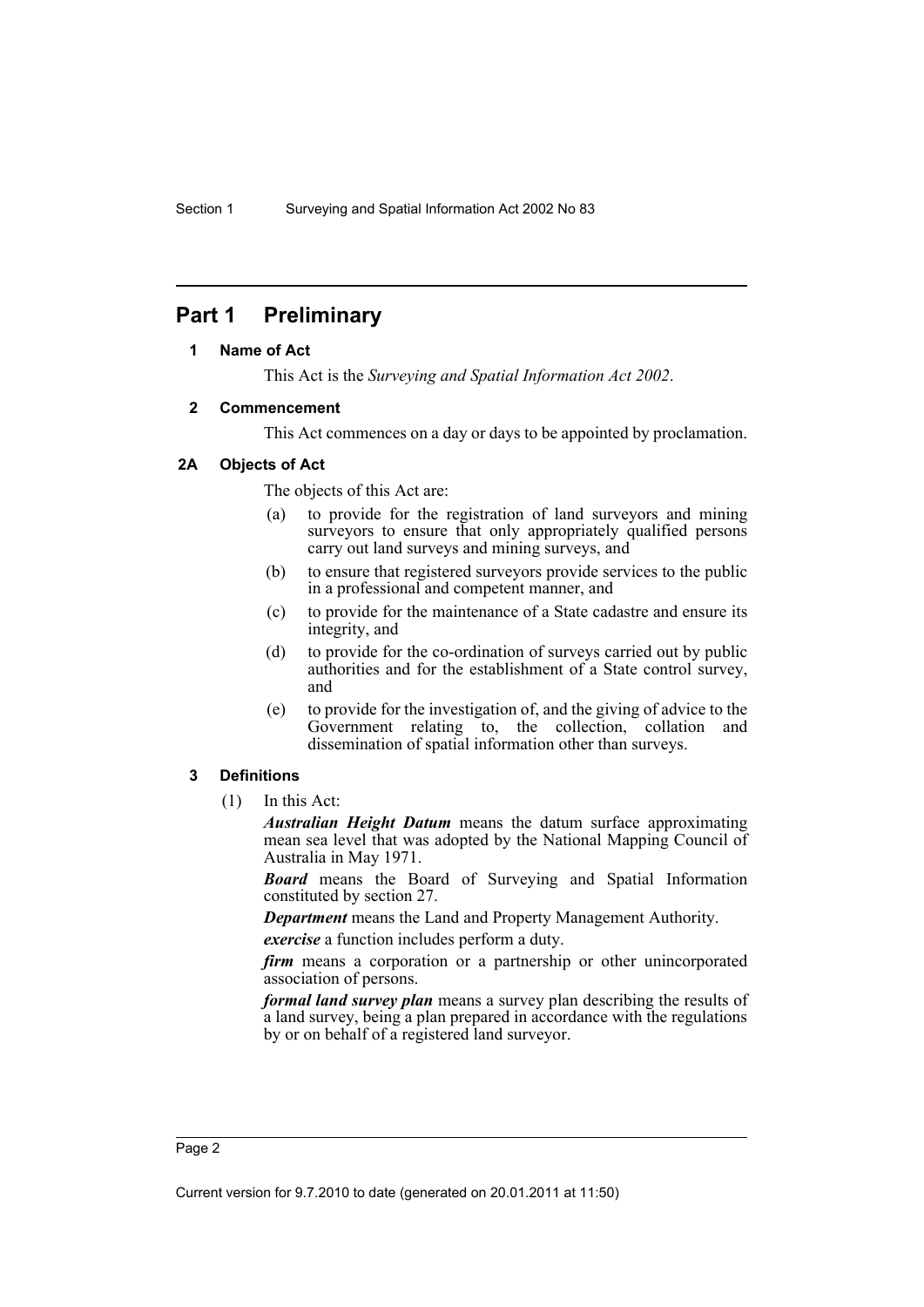Surveying and Spatial Information Act 2002 No 83 Section 3

*formal mining survey plan* means a survey plan describing the results of a mining survey, being a plan prepared in accordance with the regulations by or on behalf of a registered mining surveyor.

*formal survey plan* means a formal land survey plan or a formal mining survey plan.

*function* includes power, authority or duty.

*Geocentric Datum of Australia* means the datum surface approximating the shape of the earth's surface that was adopted by the Intergovernmental Committee for Surveying and Mapping in May 1990.

**Note.** The datum surface is described in a notice published by the Surveyor-General in Gazette No 88 of 8 August 1997, at pages 6127 and 6128, and designated in that notice as "The Geocentric Datum of Australia (GDA)".

*land survey* means a survey (other than a mining survey) that is carried out in connection with:

- (a) the reservation or dedication of land for any purpose, or
- (b) the creation, variation, transfer or extinguishment of any interest in land, or
- (c) the preparation of a plan for lodgment under Division 3 of Part 23 of the *Conveyancing Act 1919*, or
- (c1) the preparation of documents required to be prepared under the *Strata Schemes (Freehold Development) Act 1973* or the *Strata Schemes (Leasehold Development) Act 1986* by a registered land surveyor, or
- (d) the identification or marking out, or both, of the boundaries of a parcel of land.

*mining survey* means a survey that is carried out for the purposes of the *Coal Mine Health and Safety Act 2002* or the *Mine Health and Safety Act 2004*.

*permanent survey mark* means a survey mark that is in a form or style declared by the regulations to be the form or style for a permanent survey mark under this Act.

*public authority* means any Government Department, local government authority, State owned corporation or statutory body representing the Crown.

*public survey* means a survey in respect of which details are included in the register of public surveys.

*register of public surveys* means the register referred to in section 7.

*register of surveyors* means the register referred to in section 15.

*registered land surveyor* means a person who is registered as a land surveyor under this Act.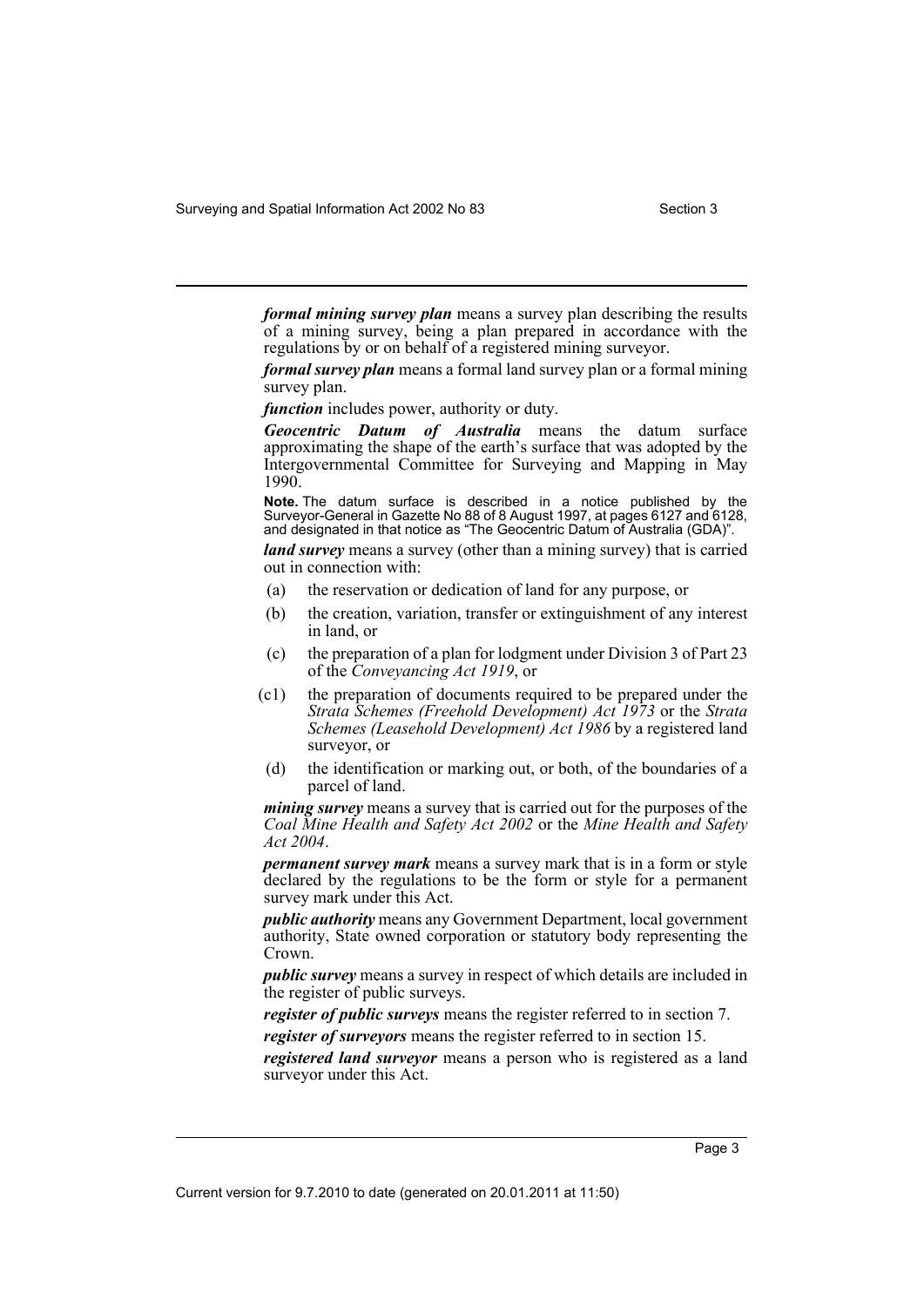*registered mining surveyor* means a person who is registered as a mining surveyor under this Act.

*registered surveyor* means a registered land surveyor or registered mining surveyor.

*Registrar of the Board* means the Registrar of the Board holding office as such under Chapter 1A of the *Public Sector Employment and Management Act 2002* in the Government Service.

*spatial information*—see section 3A.

*State cadastre* means an inventory that records boundaries, dimensions and measurements on, above or below the Earth's surface for the purpose of defining rights, interests, restrictions and responsibilities within the jurisdiction of New South Wales.

*State control survey* means the State control survey referred to in section  $4(1)$ .

*student of surveying* has the meaning given to that expression by the regulations.

*survey*, when used as a noun, means an activity that includes any of the following:

- (a) the taking of measurements of distance, height, depth, level or direction in relation to land, including the air space above land and the subsurface below land and including land covered by water,
- (b) the insertion of survey marks in or on any land,
- (c) the recording of any measurements so taken and the location of any survey marks so inserted,
- (d) the collating of any measurements and locations so recorded,
- (e) the preparation of plans or other documents (whether in writing or in electronic form) to illustrate the results of any such measurements or the location of any such survey marks,

but does not include any activity involved in mapping or the preparation of navigational charts or any other activity declared by the regulations not to be a survey.

*survey drafter* has the meaning given to that expression by the regulations.

*survey mark* means a mark that is in a form or style declared by the regulations to be the form or style for a survey mark under this Act.

*survey plan* means a plan of the kind referred to in paragraph (e) of the definition of *survey*.

*Surveyor-General* means the person holding office or acting as the Surveyor-General under Chapter 2 of the *Public Sector Employment and Management Act 2002*.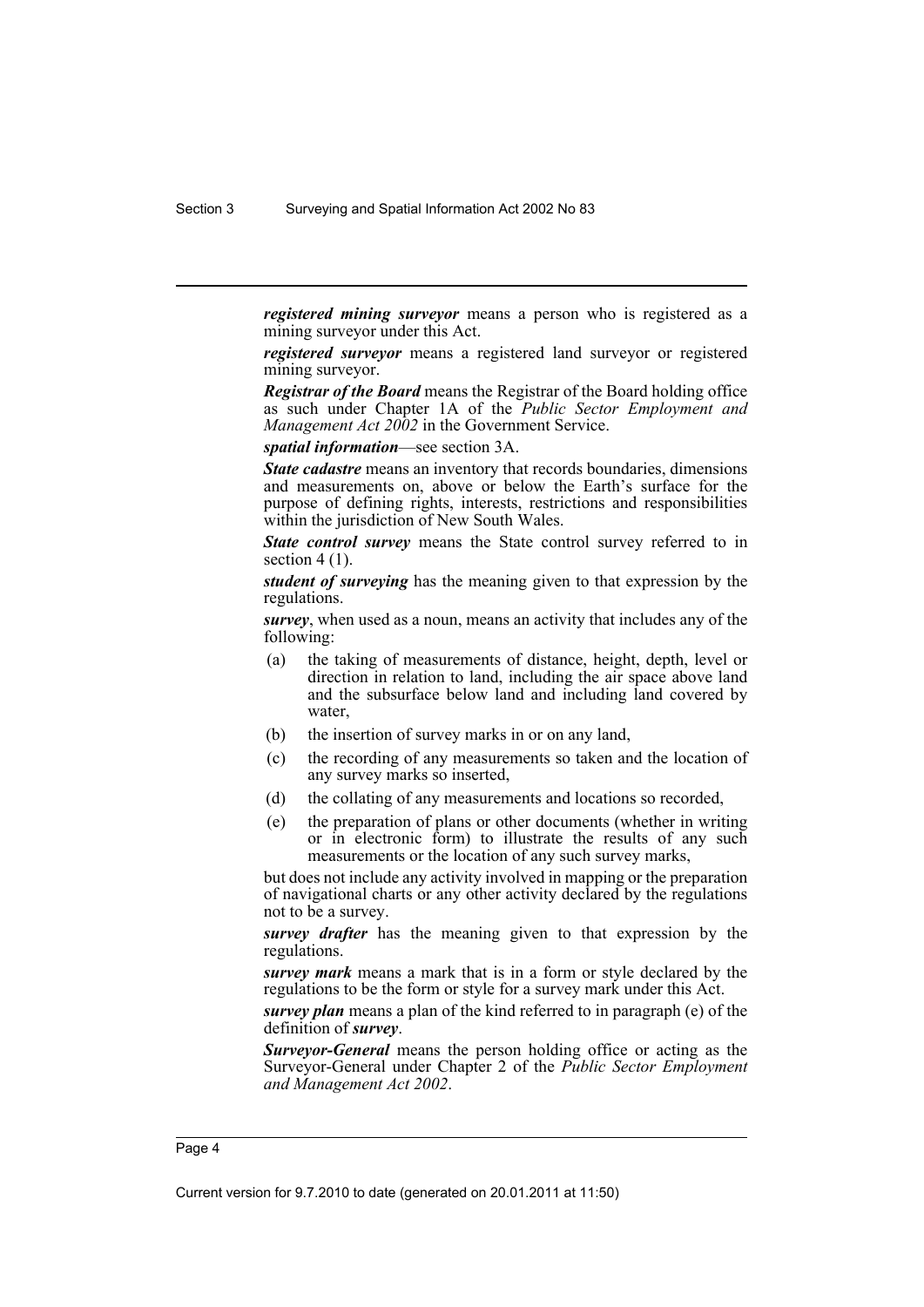Surveying and Spatial Information Act 2002 No 83 Section 3A

*surveyor's assistant* has the meaning given to that expression by the regulations.

(2) Notes in the text of this Act do not form part of this Act.

#### <span id="page-10-0"></span>**3A Meaning of "spatial information"**

- (1) For the purposes of this Act, *spatial information* is any information about a location in space and time including, but not limited to, information about any one or more of the following:
	- (a) the natural resources at the location,
	- (b) the environment and climate at the location,
	- (c) land ownership and other ownership rights at the location,
	- (d) the use of land at the location,
	- (e) any infrastructure at the location,
	- (f) the demography of the location.
- (2) A location to which spatial information relates may be:
	- (a) a point or a two or three dimensional area, and
	- (b) a location that is:
		- (i) above the Earth's surface, or
		- (ii) below the Earth's surface, or
		- (iii) on the Earth's surface, or
		- (iv) any combination of the above.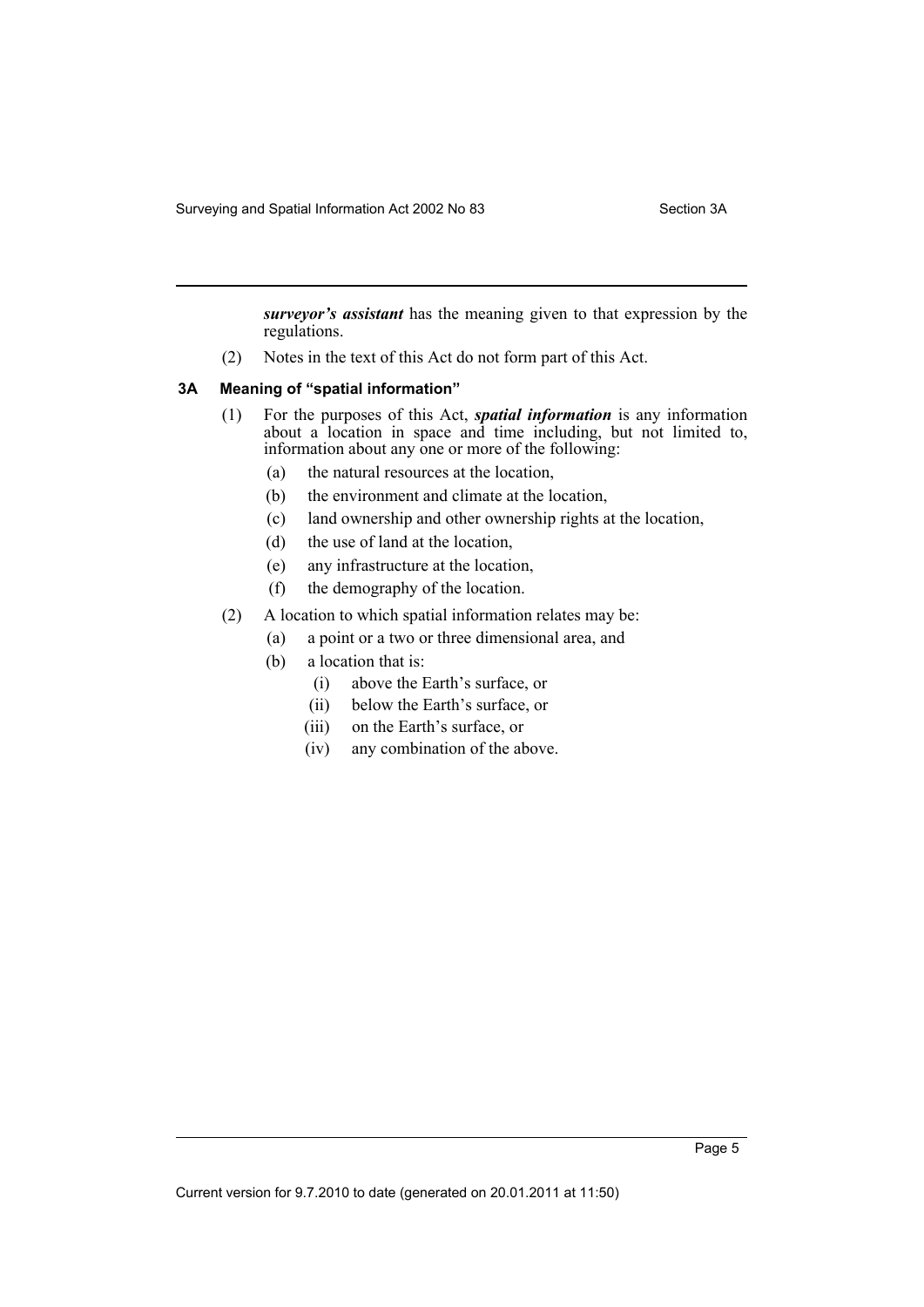## <span id="page-11-0"></span>**Part 2 Provisions relating to co-ordination, collection and maintenance of certain State cadastral information**

#### <span id="page-11-1"></span>**4 Surveys carried out by Surveyor-General**

- (1) A State control survey is to be established for the purposes of this Act.
- (2) The Surveyor-General may carry out surveys in connection with the State control survey and, for that purpose, may establish permanent survey marks throughout the State.
- (3) A survey carried out by or on behalf of the Surveyor-General must be carried out:
	- (a) subject to the regulations, by reference to the Geocentric Datum of Australia, but with elevations established by reference to Australian Height Datum, and
	- (b) in accordance with the requirements of the regulations.

#### <span id="page-11-2"></span>**5 Surveys carried out by public authorities**

A survey carried out by or on behalf of a public authority must be carried out:

- (a) subject to the regulations, by reference to the Geocentric Datum of Australia, but with elevations established by reference to Australian Height Datum, and
- (b) in accordance with the requirements of the regulations.

#### <span id="page-11-3"></span>**6 Details of surveys to be provided to Surveyor-General**

- (1) The Surveyor-General may, by order in writing, direct a public authority to provide the Surveyor-General with such information as to surveys carried out by that authority (including any relevant records, maps and survey plans) as are specified in the order.
- (2) A public authority to which such a direction is given must comply with the requirements of the direction.

#### <span id="page-11-4"></span>**7 Register of public surveys**

- (1) The Surveyor-General must establish and maintain a register of public surveys.
- (2) The register may contain details as to:
	- (a) such surveys carried out by the Surveyor-General under this Part, and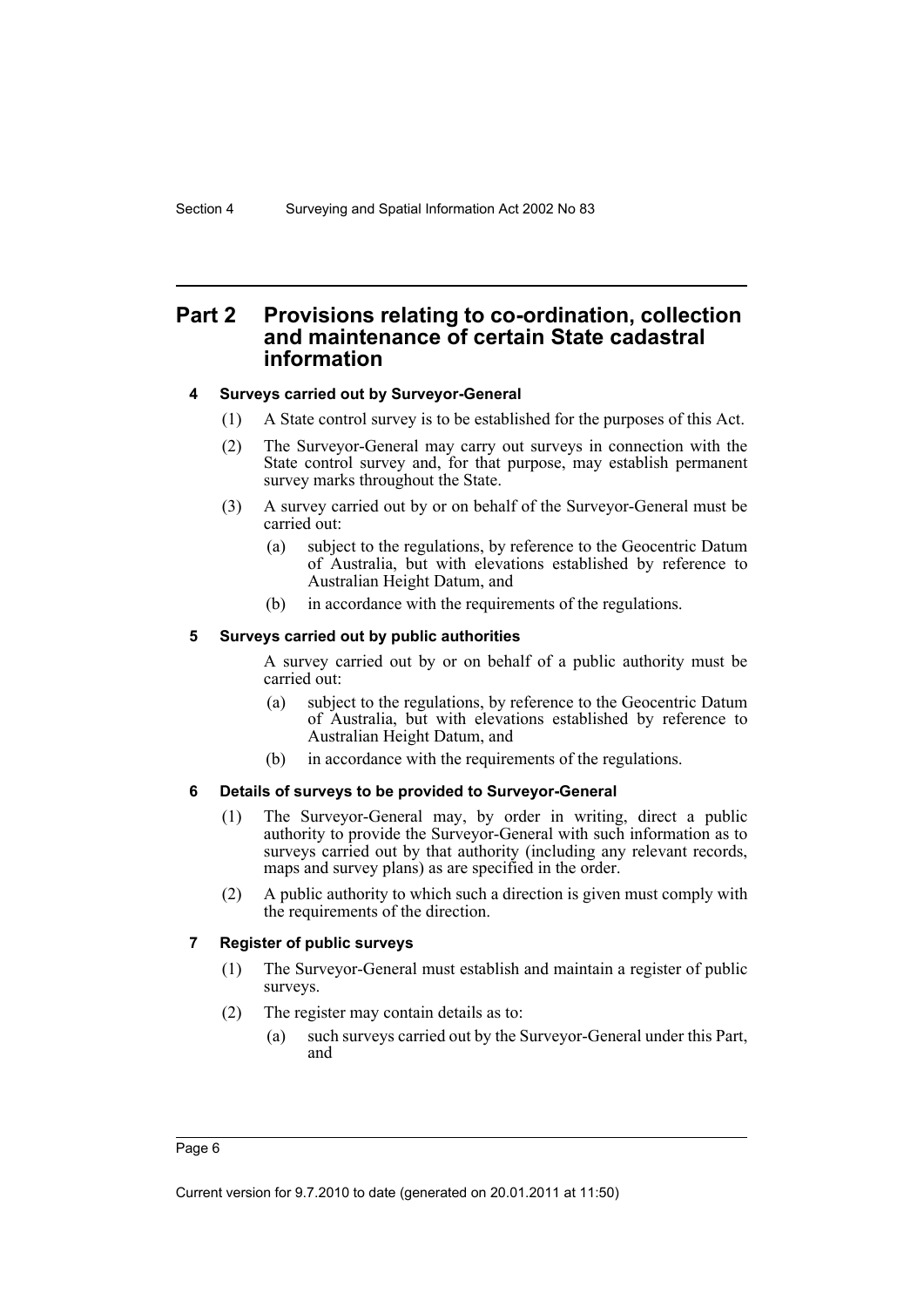(b) such surveys for which details have been forwarded to the Surveyor-General under this Part,

as the Surveyor-General considers appropriate to include in the register.

(3) The Surveyor-General is to ensure that the register is made available to the public, subject to such charges as may be prescribed by the regulations, at the head office of the Department.

#### <span id="page-12-0"></span>**8 Co-ordination of public surveys**

The Surveyor-General may adjust any public survey so as to ensure that it is consistent with the State control survey and with other public surveys with respect to the same or any adjacent locality.

#### <span id="page-12-1"></span>**9 Maintenance and repair of permanent survey marks**

- (1) The Surveyor-General may, from time to time, cause notice to be given to any public authority of the location of any permanent survey marks that are located on land that is subject to the authority's control or management.
- (2) A public authority to which such a notice is given must ensure that all permanent survey marks identified in the notice are kept in good condition and repair.
- (3) On the application of a public authority to which such a notice is given, the Minister may direct that it is the duty of the Surveyor-General, and not the public authority, to keep any or all of the permanent survey marks concerned in good condition and repair.

#### <span id="page-12-2"></span>**9A Correction of survey errors**

(1) A survey regulator may, by notice in writing, require a registered surveyor to correct within the time specified in the notice any error in a survey made by that surveyor.

**Note.** Failure to comply with a notice under this section is professional misconduct for the purposes of section 13 of this Act.

- (2) If a registered surveyor does not comply with a notice under this section, the survey regulator who issued the notice may engage another registered surveyor to make the correction.
- (3) Any costs or expenses incurred by or on behalf of a survey regulator under subsection (2) may be recovered in any court of competent jurisdiction as a debt due to the Crown from the registered surveyor to whom the notice under this section was issued.
- (4) In any proceedings instituted for the recovery from a registered surveyor of a debt due to the Crown under this section, a certificate of the survey regulator who engaged another surveyor under subsection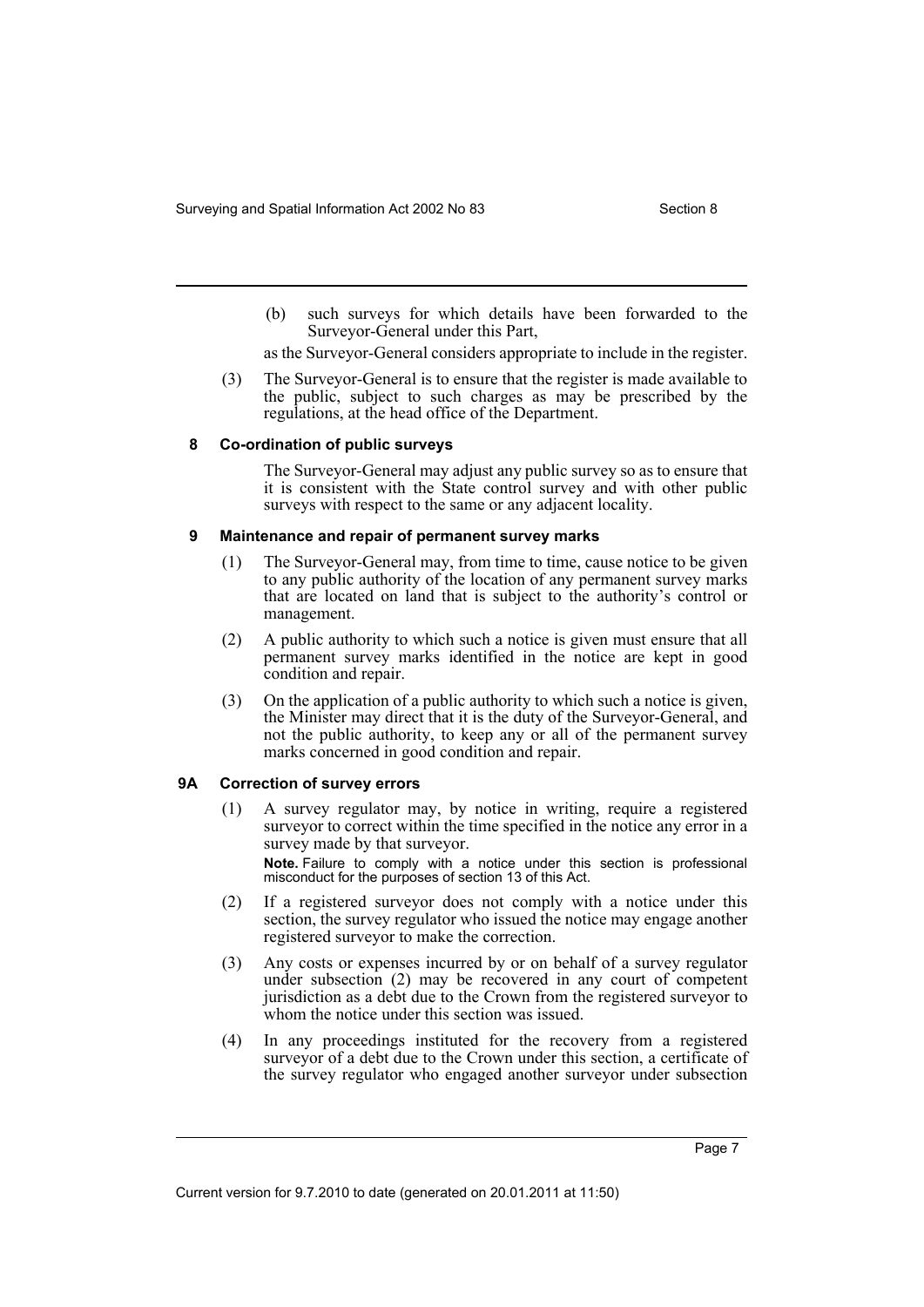(2) that stating a specified amount is the amount of the debt so due is evidence of that fact.

- (5) A debt due by any person to the Crown under this section is recoverable whether or not the person is found guilty of professional misconduct under section 13.
- (6) In this section, *survey regulator* means:
	- (a) in relation to a land survey undertaken by a registered land surveyor:
		- (i) the Surveyor-General, and
		- (ii) the Registrar-General, or
	- (b) in relation to a mining survey undertaken by a registered mining surveyor:
		- (i) the Chief Inspector of Mines, and
		- (ii) the Chief Inspector appointed under the *Coal Mine Health and Safety Act 2002*.

#### <span id="page-13-0"></span>**9B Authority for a registered surveyor to act for another in certain circumstances**

- (1) This section applies if:
	- (a) a plan has been lodged in the office of the Registrar-General under the *Real Property Act 1900* or the *Conveyancing Act 1919*, and
	- (b) the survey represented in the plan has been certified to be accurate by a registered surveyor (*the original surveyor*), and
	- (c) the Registrar-General has issued a requisition or requirement to the effect that a specified thing is to be done by the original surveyor.
- (2) If the Surveyor-General is satisfied that:
	- (a) a requisition or requirement referred to in subsection  $(1)$  (c) has not been complied with by the original surveyor because:
		- (i) of the original surveyor's death, continued absence or prolonged illness, or
		- (ii) the original surveyor cannot be found or is no longer a registered surveyor, and
	- (b) it is unlikely that the requisition or requirement will be complied with by the original surveyor within a reasonable time having regard to the circumstance of the case,

the Surveyor-General may certify in writing to that effect.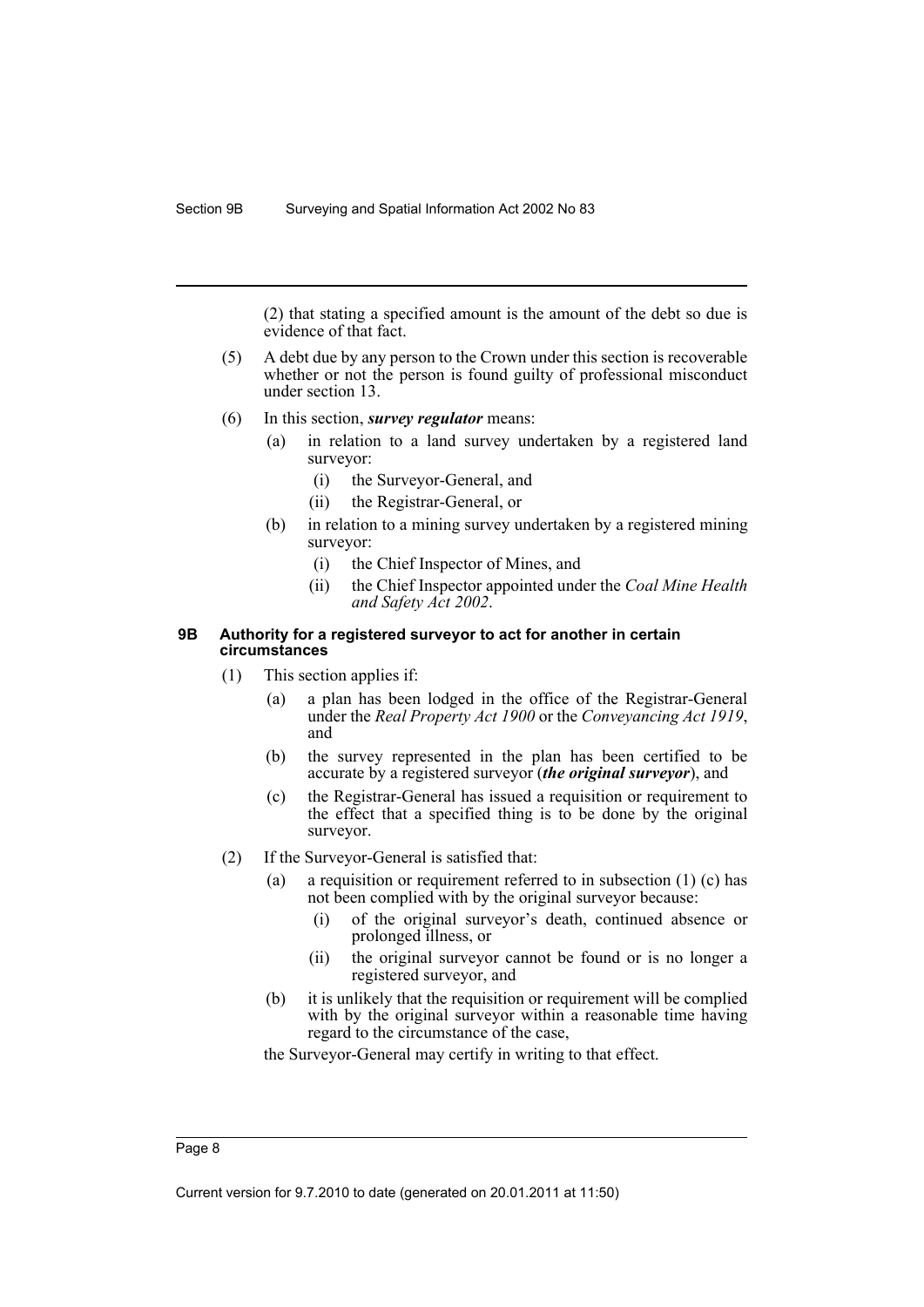- (3) On the issue of a certificate by the Surveyor-General under subsection (2), a registered surveyor, other than the original surveyor, may do all or any of the things that are necessary or expedient to comply with the requisition or requirement referred to in subsection (1) (c).
- (4) A registered surveyor who amends a plan under subsection (3) is to certify on the plan that the amendment has been made under this section.
- (5) Despite any other Act, law or practice, on production of a certificate issued by the Surveyor-General under subsection (2), the Registrar-General is to accept anything done by a registered surveyor under subsection (3) as if it were done by the original surveyor.
- (6) Nothing in this section prevents:
	- (a) the original surveyor from authorising another registered surveyor to do all or any of the things required to be done, or
	- (b) the Registrar-General from accepting anything done by a registered surveyor who has taken over the practice of the original surveyor that is or are necessary or expedient to be done,

to comply with the requisition or requirement referred to in subsection  $(1)$  (c).

#### <span id="page-14-0"></span>**9C Register of public surveys to include details of electoral districts**

- (1) The register of public surveys is to include details of the boundaries or areas of electoral districts determined under Part 2 of the *Parliamentary Electorates and Elections Act 1912* if the Surveyor-General is satisfied that the details are available in a format that is compatible with the format of the register.
- (2) The area of each electoral district required to be recorded under section 14A of the *Parliamentary Electorates and Elections Act 1912* may be recorded in the register.
- (3) The Electoral Commissioner is to forward to the Surveyor-General such information as the Surveyor-General requests to enable the details to be included in the register.
- (4) Details of electoral districts may but need not be included or retained in the register if they are superseded by later details.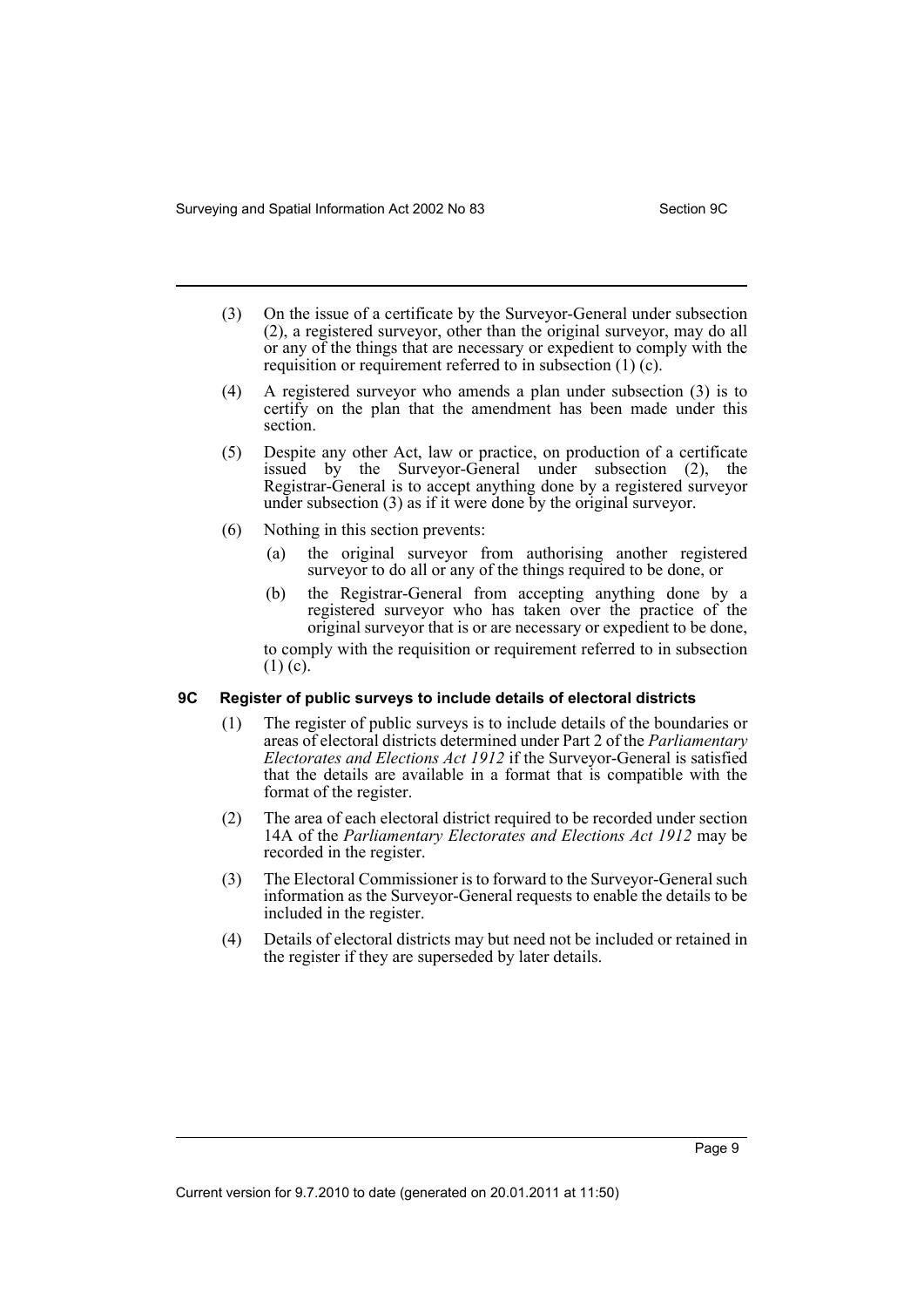## <span id="page-15-0"></span>**Part 3 Registration of surveyors**

#### <span id="page-15-1"></span>**10 Application to registration of Licensing and Registration (Uniform Procedures) Act 2002**

- (1) The Board may grant the following kinds of registration for the purposes of this Act:
	- (a) registration as a land surveyor,
	- (b) registration as a mining surveyor.
- (2) Part 3 of the *Licensing and Registration (Uniform Procedures) Act 2002* (*the applied Act*) applies to and in respect of registration under this Act, subject to the modifications and limitations prescribed by or under this Act.

**Note.** See clause 3 of Schedule 3, which temporarily suspends the provisions of the applied Act in relation to the making of applications by way of electronic communication.

- (3) For the purposes of applying Part 3 of the applied Act to registration under this Act:
	- (a) an application for the granting of registration may only be made by an individual, and
	- (b) registration may be amended under that Act, and
	- (c) the reference to 28 days in section 46 (1) of that Act (as to the period within which applications are to be dealt with) is to be read as a reference to 12 weeks, and
	- (d) the reference to 14 days in section 48 (1) of that Act (as to the period within which notice of the Board's decision on an application is to be notified) is to be read as a reference to 28 days, and
	- (e) section 53 (2) of that Act does not have effect, and
	- (f) the requirement of section 54 of that Act for a registration administration fee to be paid to the relevant registration authority within 14 days after each anniversary of the date on which the relevant certificate of registration was issued is to be read as a requirement for such a fee to be so paid on or before 31 August in each year.
- (4) Registration under this section is continuing registration for the purposes of Part 3 of the applied Act.
- (5) Subject to this section, the regulations may make provision for or with respect to such matters concerning registration under this Act as are relevant to the operation of Part 3 of the applied Act.

Page 10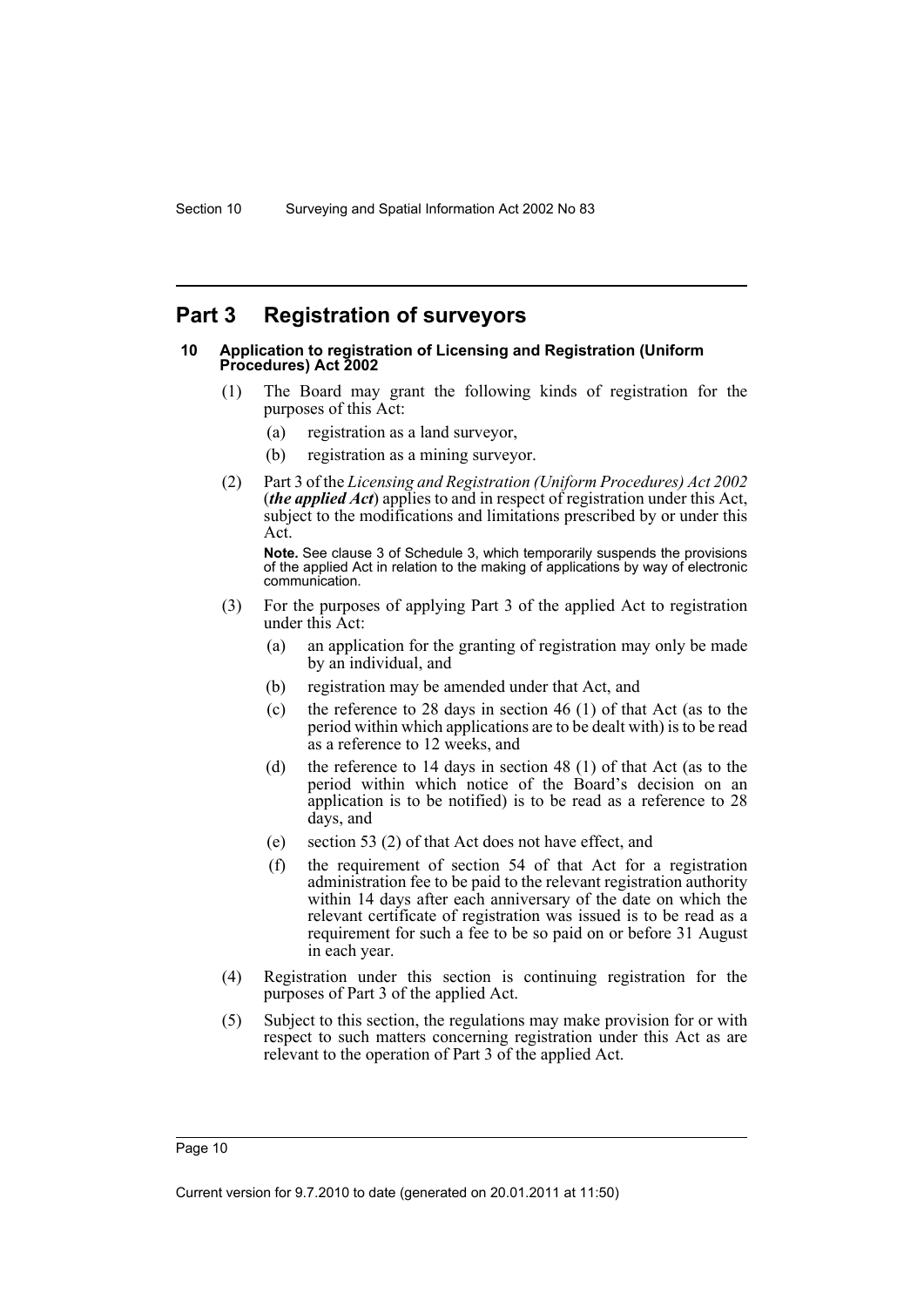#### <span id="page-16-0"></span>**10A Re-registration after removal for non-payment of registration administration fee**

- (1) The Board must cause a registered surveyor's name to be removed from the register of surveyors if the surveyor has failed to pay the registration administration fee on or before 31 August in any year.
- (2) A person whose name has been removed from the register of surveyors for failure to pay the registration administration fee is entitled to re-registration if the person pays to the Board any unpaid registration administration fee or fees together with the fee for an application for restoration of registration.
- (3) The entitlement to re-registration is an entitlement to registration on the same terms and subject to the same conditions (if any) as applied to the person's registration immediately before the removal of the person's name from the register of surveyors.
- (4) A person registered pursuant to an entitlement to re-registration under this section is taken to have been so registered on and from the day the person's name was removed from the register of surveyors or on and from such later day as the Board determines and notifies to the person. However, nothing in this subsection affects any proceedings for an offence instituted against the person before the person was entitled to be re-registered.
- (5) Nothing in this section requires the Board to re-register a person if the Board is satisfied that the person would not be entitled to be registered as a registered surveyor but for this section.
- (6) An entitlement to re-registration under this section does not override any other provision of this Act pursuant to which a person's name is authorised or required to be removed from the register of surveyors.

#### <span id="page-16-1"></span>**11 Investigations**

- (1) For the purpose of investigating a survey that has been carried out by a registered surveyor, the Board:
	- (a) may require the surveyor to produce, for inspection by the Board, any field books or other documents relevant to the conduct of the survey, and
	- (b) may carry out further surveys, and
	- (c) has a registered surveyor's functions under Part 4 with respect to entry on lands.
- (2) The Board's functions under subsection (1) are to be exercised:
	- (a) by a Board member who is a registered surveyor, or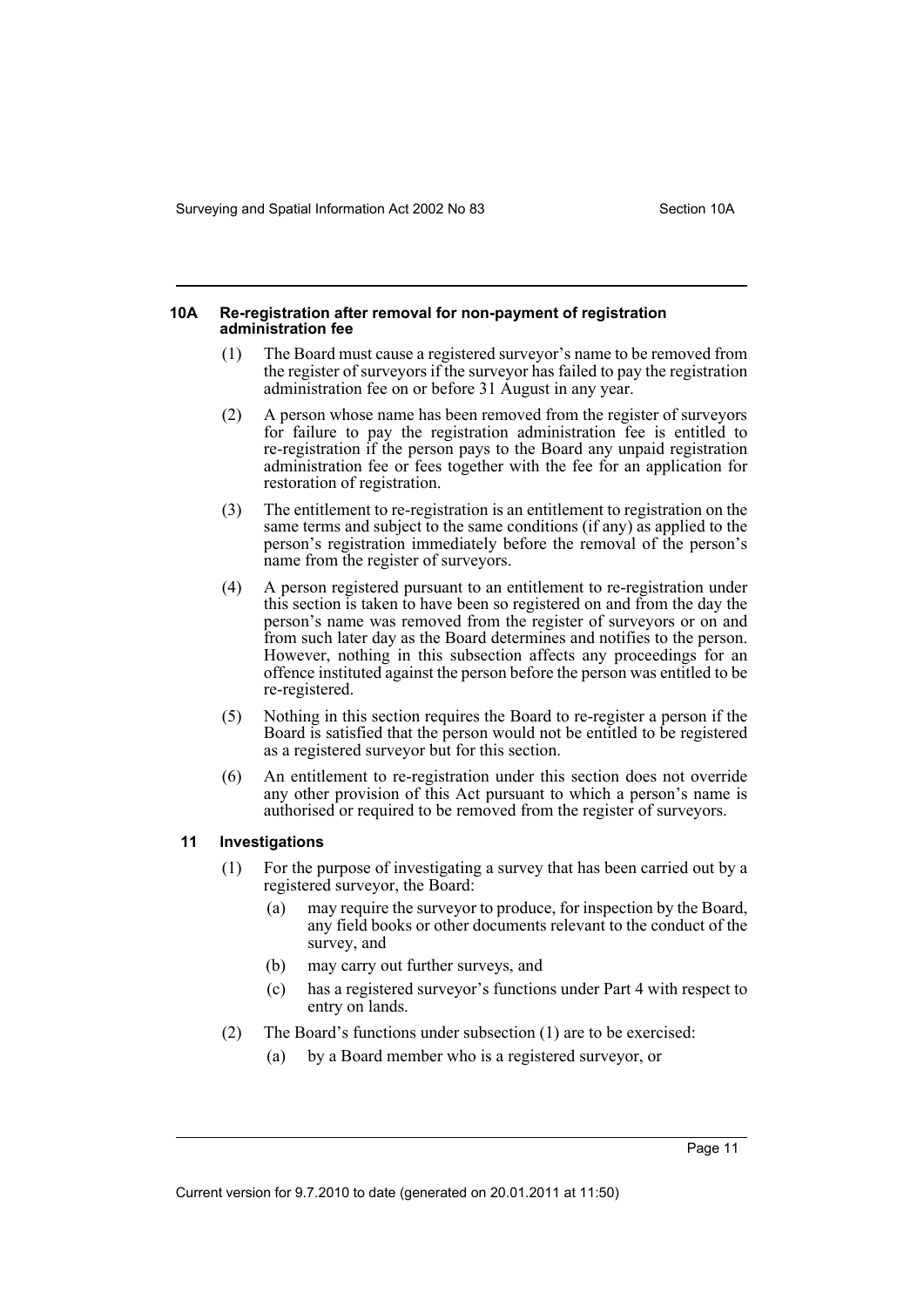- (b) by some other registered surveyor to whom the Board delegates the exercise of those functions.
- (3) Action may be taken under this section on the Board's own motion or as a consequence of a complaint made to the Board.

#### <span id="page-17-0"></span>**12 Professional incompetence**

- (1) The Board may take any one of the following kinds of action against a registered surveyor who demonstrates incompetence in carrying out a survey:
	- (a) it may impose conditions on the surveyor's registration, including conditions requiring the surveyor to undergo further training or to practise only under supervision,
	- (b) it may suspend the surveyor's registration for a period of not more than 5 years,
	- (c) it may cancel the surveyor's registration.
- (2) Action is not to be taken under this section unless the Board:
	- (a) has caused notice of the proposed action to be given to the registered surveyor, and
	- (b) has given the registered surveyor at least 28 days within which to make written submissions to the Board in relation to the proposed action, and
	- (c) has taken any such submissions into consideration.

#### <span id="page-17-1"></span>**13 Professional misconduct**

- (1) The Board may take any one or more of the following kinds of action against a registered surveyor who is guilty of professional misconduct:
	- (a) it may administer a caution to the surveyor,
	- (b) it may impose conditions on the surveyor's registration, including conditions requiring the surveyor to undergo further training or to practise only under supervision,
	- (c) it may order the surveyor to take specified steps to correct or complete any survey in respect of which the misconduct has occurred,
	- (d) it may order the surveyor to pay compensation, totalling not more than \$10,000, to any person towards any loss or damage suffered by that person as a consequence of the misconduct,
	- (e) it may order the surveyor to pay a penalty to the Board of not more than \$10,000,
	- (f) it may suspend the surveyor's registration for a period of not more than 5 years,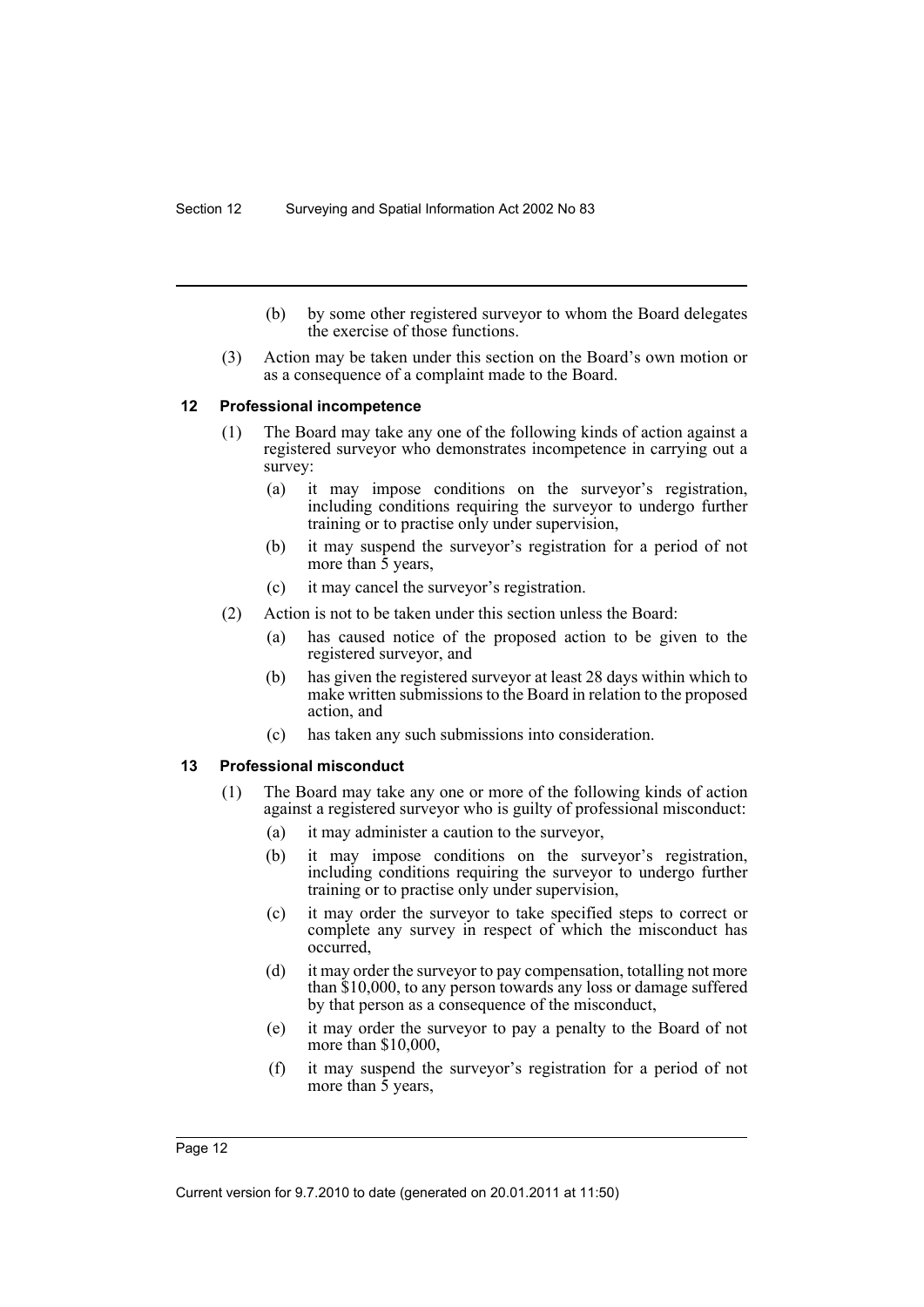- (g) it may cancel the surveyor's registration.
- (2) Action is not to be taken under this section unless the Board:
	- (a) has caused notice of the proposed action to be given to the registered surveyor, and
	- (b) has given the registered surveyor at least 28 days within which to make written submissions to the Board in relation to the proposed action, and
	- (c) has taken any such submissions into consideration.
- (3) An order for compensation referred to in subsection (1) (d) is enforceable by the person to whom the compensation is ordered to be paid as if it were a judgment of the Local Court exercising jurisdiction under the *Civil Procedure Act 2005*.
- (4) In this section, *professional misconduct*, in relation to a registered surveyor, means:
	- (a) any contravention of the conditions of the surveyor's registration, or
	- (b) any failure to comply with the standards imposed by this Act or the regulations with respect to the carrying out of surveys, or
	- (c) any failure to comply with an order referred to in subsection (1)  $(c)$ ,  $(d)$  or  $(e)$ , or
	- (c1) any failure to comply with a notice under section 9A, or
	- (d) any failure to comply with the requirements of the *Licensing and Registration (Uniform Procedures) Act 2002*, or
	- (e) any contravention of this Act or the regulations, or
	- (f) any contravention of the *Coal Mine Health and Safety Act 2002* or the *Mine Health and Safety Act 2004*, or the regulations under those Acts, with respect to the conduct of surveys, or
	- (g) any act or omission that demonstrates that the surveyor is not a fit and proper person to be registered as a surveyor, or
	- (h) any act or omission that the regulations declare to be professional misconduct for the purposes of this Act.

#### <span id="page-18-0"></span>**14 Applications to Administrative Decisions Tribunal for review of determinations**

Any registered surveyor against whom action is taken under this Part may apply to the Administrative Decisions Tribunal for a review of the Board's determination to take such action.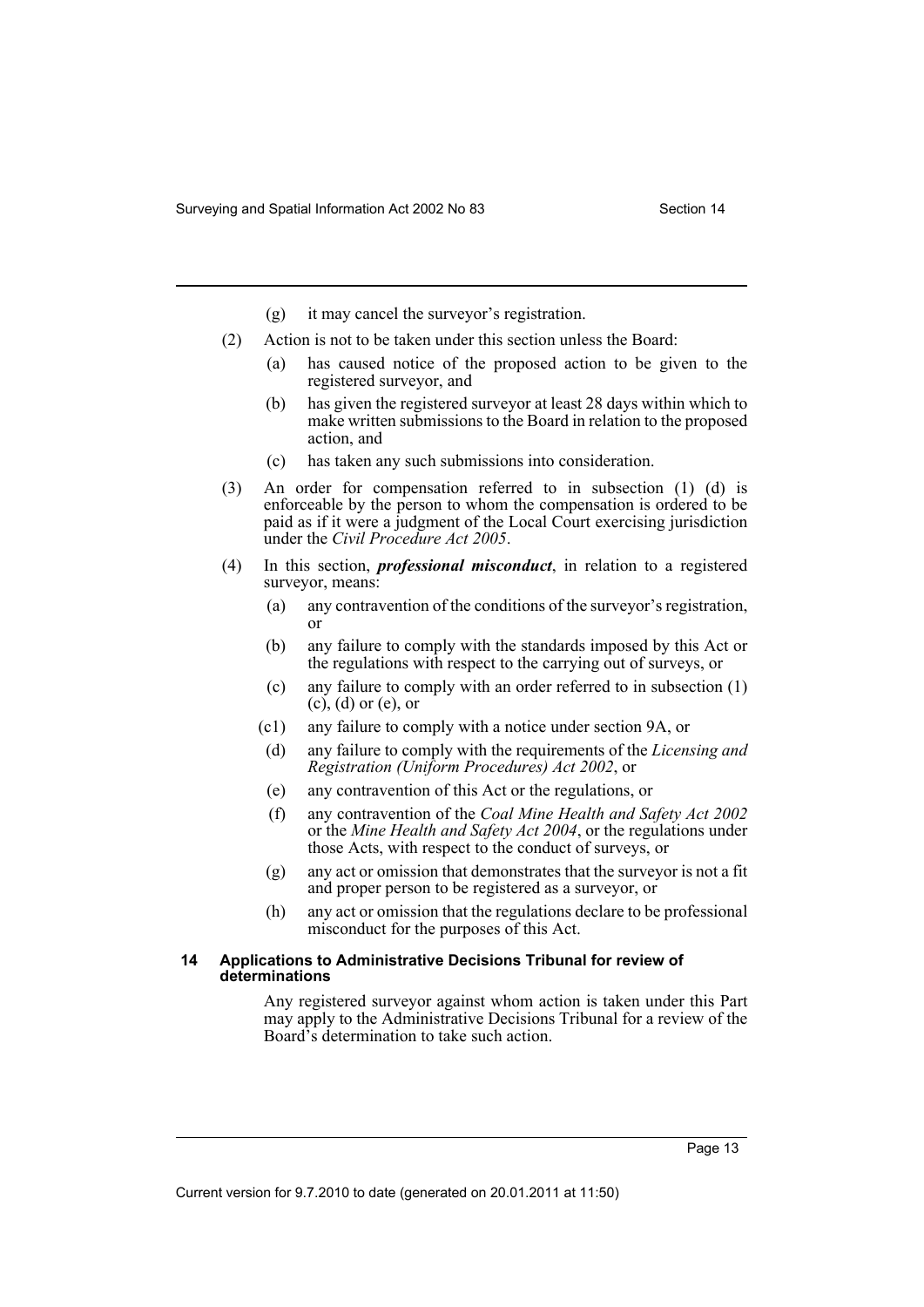#### <span id="page-19-0"></span>**15 Register of surveyors**

- (1) The Registrar of the Board is to establish and maintain a register of surveyors for the purposes of this Act, and for the purposes of Part 3 of the *Licensing and Registration (Uniform Procedures) Act 2002*, as applied by this Act.
- (2) The Registrar of the Board is to ensure that the register of surveyors is made available to the public, free of charge, at the Board's offices.
- (3) The regulations may make provision with respect to:
	- (a) the particulars to be recorded in the register of surveyors, and
	- (b) the manner and form in which the register of surveyors is to be maintained.

**Note.** See also section 49 of the *Licensing and Registration (Uniform Procedures) Act 2002* with respect to the particulars to be recorded in the register of surveyors.

#### <span id="page-19-1"></span>**16 Evidentiary certificates**

A certificate:

- (a) that is signed by the Registrar of the Board, and
- (b) that certifies that, on a specified date or during a specified period, the particulars contained in the register of surveyors as to specified matters were as so specified,

is admissible in any proceedings and is evidence of the matters so certified.

**Note.** See also section 55 of the *Licensing and Registration (Uniform Procedures) Act 2002* with respect to evidentiary certificates.

#### <span id="page-19-2"></span>**16A Certain provisions of this Part apply also to former surveyors**

For the avoidance of doubt, the provisions of this Part relating to professional misconduct extend to any person who was a registered surveyor at the time that any professional misconduct allegedly occurred but who is no longer a registered surveyor.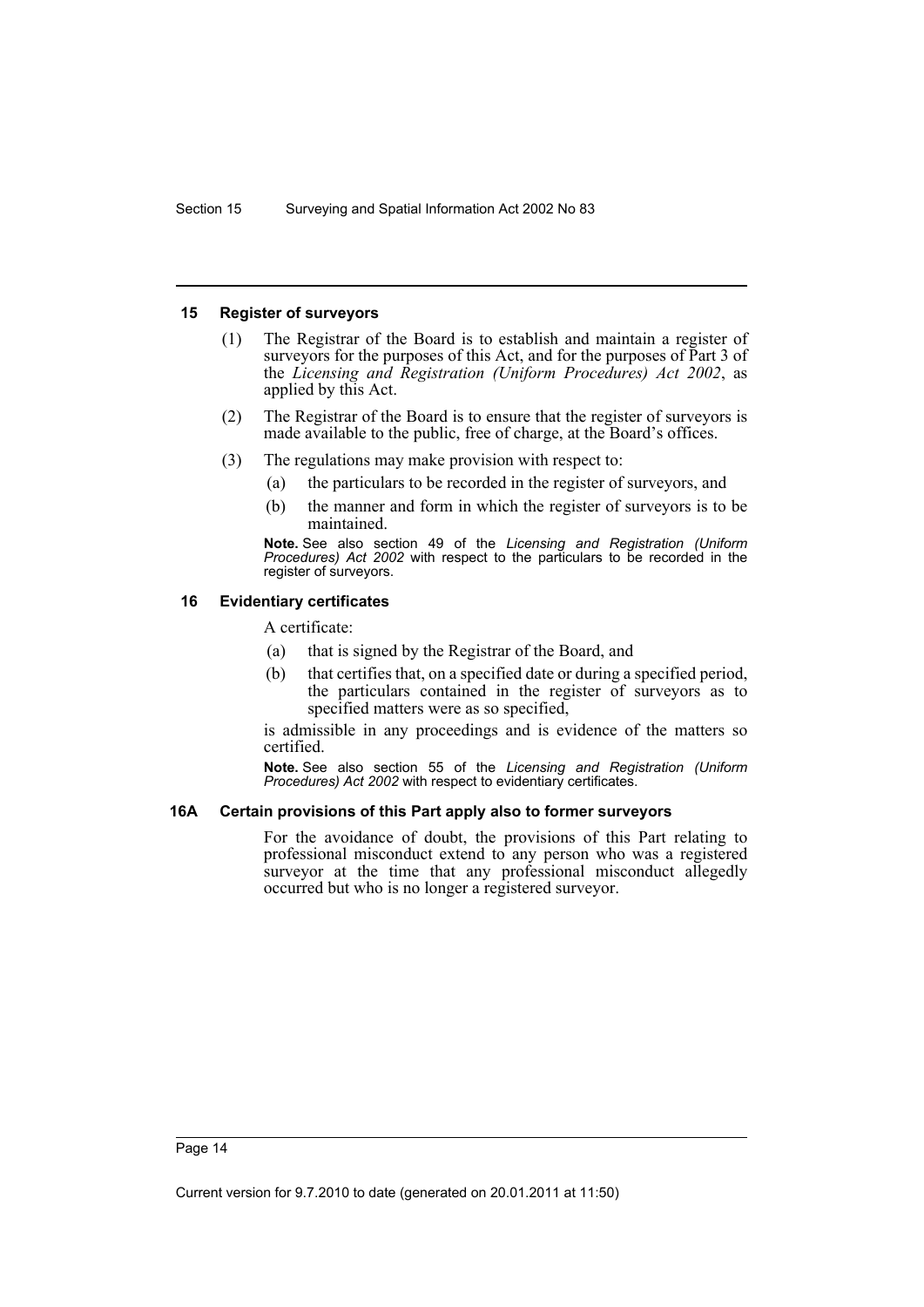Surveying and Spatial Information Act 2002 No 83 Section 17

## <span id="page-20-0"></span>**Part 4 Entry to land for survey purposes**

#### <span id="page-20-1"></span>**17 Surveyor-General**

- (1) The Surveyor-General, and any person authorised by the Surveyor-General for the purposes of this section:
	- (a) may enter any land, including any building or structure on which a survey mark is located, and
	- (b) may take measurements in or from any such land, and
	- (c) may search for and, if necessary, uncover any existing survey marks in or on any such land, and
	- (d) may insert new survey marks in or on any such land,

for the purpose of carrying out any survey under this Act or for the purpose of maintaining or repairing any permanent survey marks.

(2) This section does not entitle the Surveyor-General, or any person so authorised, to enter any building or structure on land, other than a building or structure referred to in subsection (1) (a).

#### <span id="page-20-2"></span>**18 Registered surveyors**

- (1) A registered surveyor, together with his or her assistants:
	- (a) may enter any land, including any building or structure on which a survey mark is located, and
	- (b) may take measurements in or from any such land, and
	- (c) may search for and, if necessary, uncover any existing survey marks in or on any such land, and
	- (d) may insert new survey marks in or on any such land,

for the purpose of carrying out any land survey or mining survey.

- (2) Subject to subsection (3), this section does not entitle a registered surveyor, or any such assistant, to enter any building or structure, other than a building or structure referred to in subsection (1) (a).
- (3) In the case of a survey for the purpose of determining the position of a wall, or for defining a boundary that is otherwise inaccessible, a registered surveyor may enter any building or structure.

#### <span id="page-20-3"></span>**19 Manner in which power of entry to be exercised**

- (1) The powers conferred on a person by this Part may not be exercised in relation to any land unless the occupier of the land has been given at least 24 hours' notice that those powers are to be exercised.
- (2) Reasonable force may be used for the purpose of effecting entry under this Part.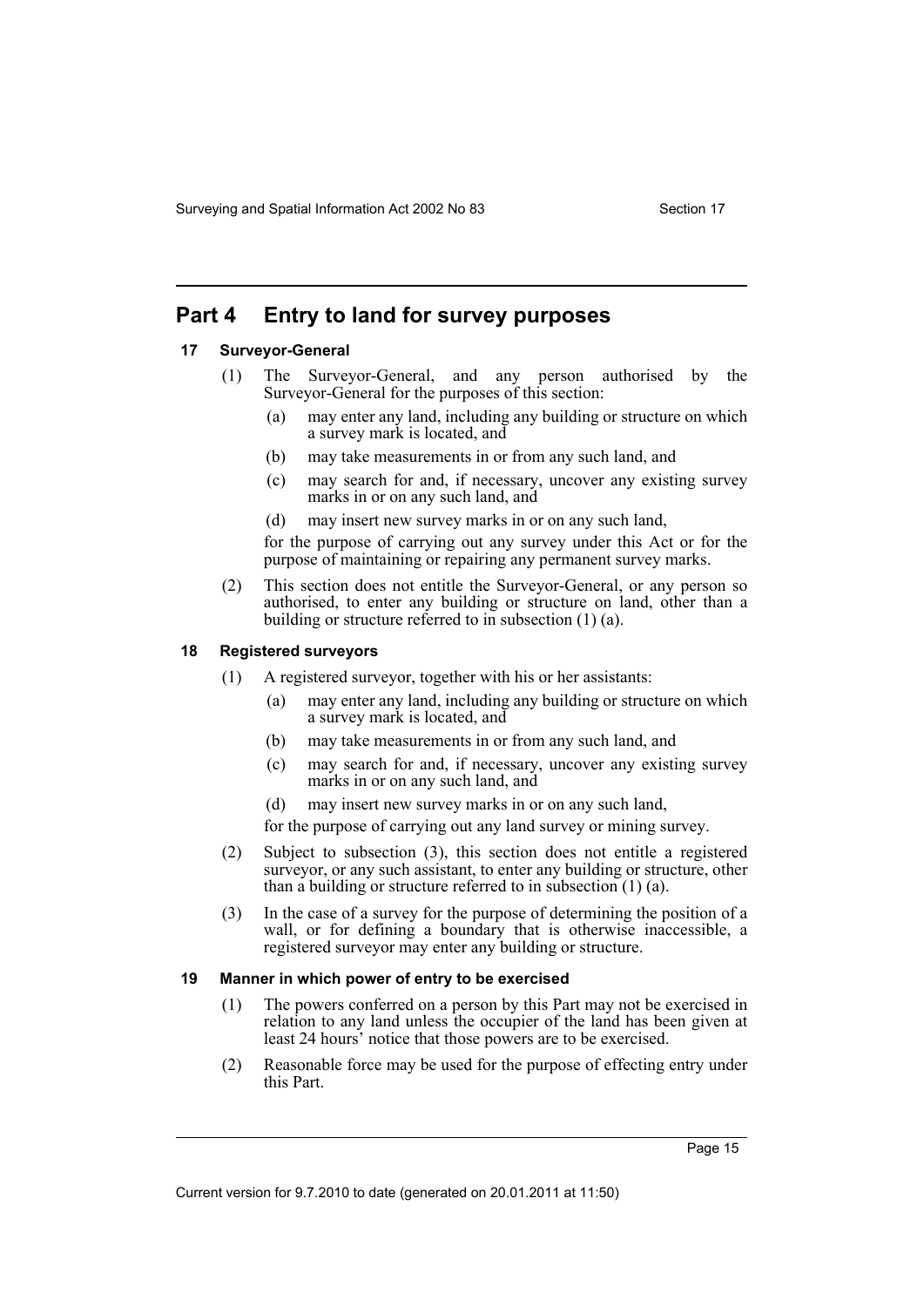(3) Entry under this Part may be effected only during daylight hours.

#### <span id="page-21-0"></span>**20 Damage to land**

- (1) In exercising the powers conferred by this Part, a person must do as little damage as possible.
- (2) A registered surveyor is not exempt from liability for any damage caused to land, including any building or structure on the land, as a consequence of the exercise of the powers conferred by this Part by the registered surveyor or his or her assistants.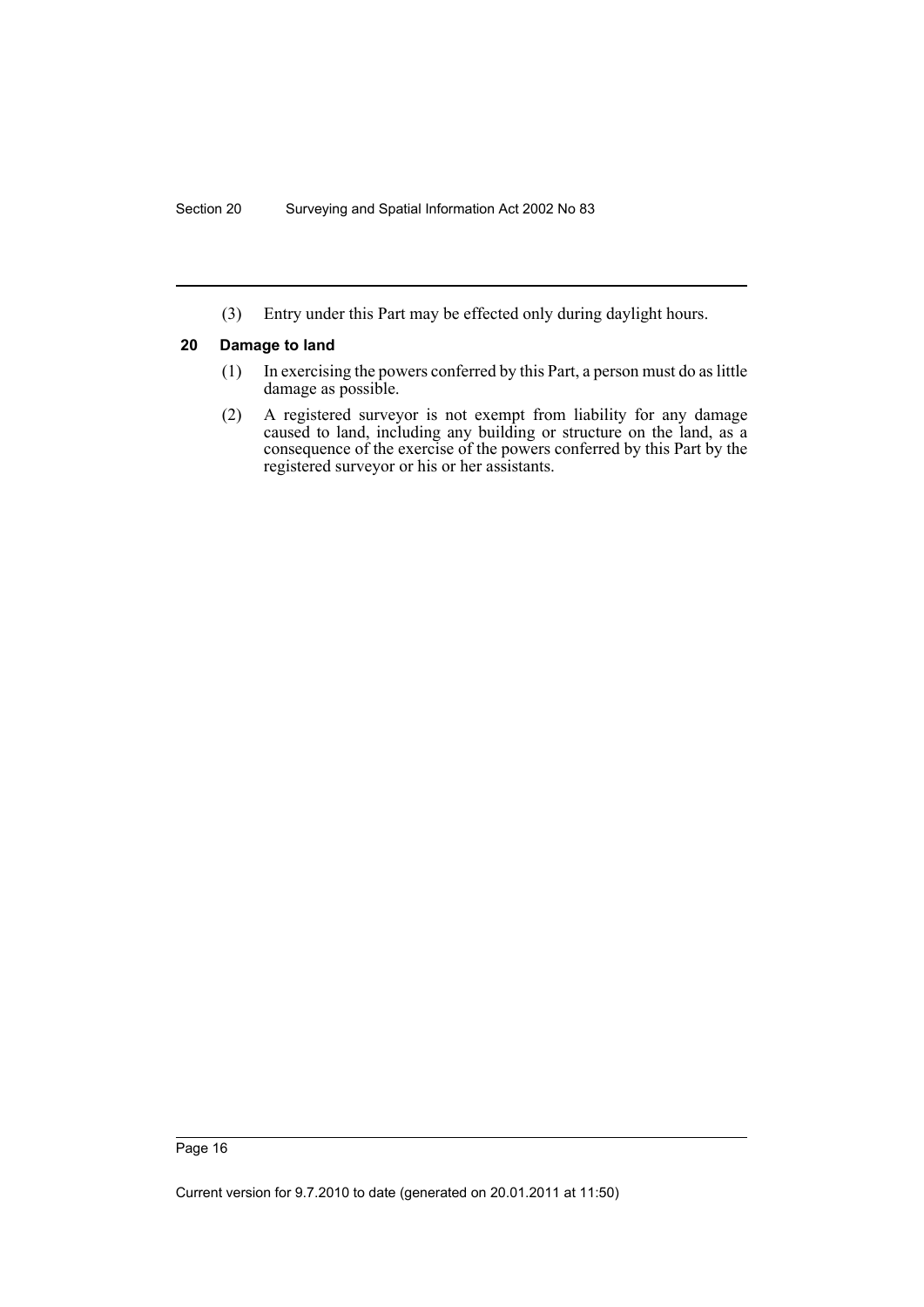Surveying and Spatial Information Act 2002 No 83 Section 21

## <span id="page-22-0"></span>**Part 5 Offences**

## <span id="page-22-1"></span>**21 Unregistered persons not to practise land surveying**

- (1) A person must not:
	- (a) carry out a land survey for fee or reward, or
	- (b) advertise that he or she is willing to carry out a land survey for fee or reward,

unless the person is a registered land surveyor. Maximum penalty: 50 penalty units.

- (2) Subsection (1) does not prevent a survey drafter:
	- (a) from preparing a survey plan for a registered land surveyor, or
	- (b) from advertising that he or she is willing to prepare a survey plan for a registered land surveyor,

for fee or reward.

- (3) Subsection (1) (a) does not apply to:
	- (a) any student of surveying, or any surveyor's assistant, who carries out a land survey under the general supervision of a registered land surveyor, or
	- (b) any other person who carries out a land survey under the immediate supervision of a registered land surveyor.
- (4) Subsection (1) does not apply to a firm, or a member or partner of a firm, in the circumstances referred to in section 22A.

## <span id="page-22-2"></span>**22 Unregistered persons not to practise mining surveying**

- (1) A person must not:
	- (a) carry out a mining survey for fee or reward, or
	- (b) advertise that he or she is willing to carry out a mining survey for fee or reward,

unless the person is a registered mining surveyor. Maximum penalty: 50 penalty units.

- (2) Subsection (1) does not prevent a survey drafter:
	- (a) from preparing a survey plan for a registered mining surveyor, or
	- (b) from advertising that he or she is willing to prepare a survey plan for a registered mining surveyor,

for fee or reward.

(3) Subsection (1) (a) does not apply to: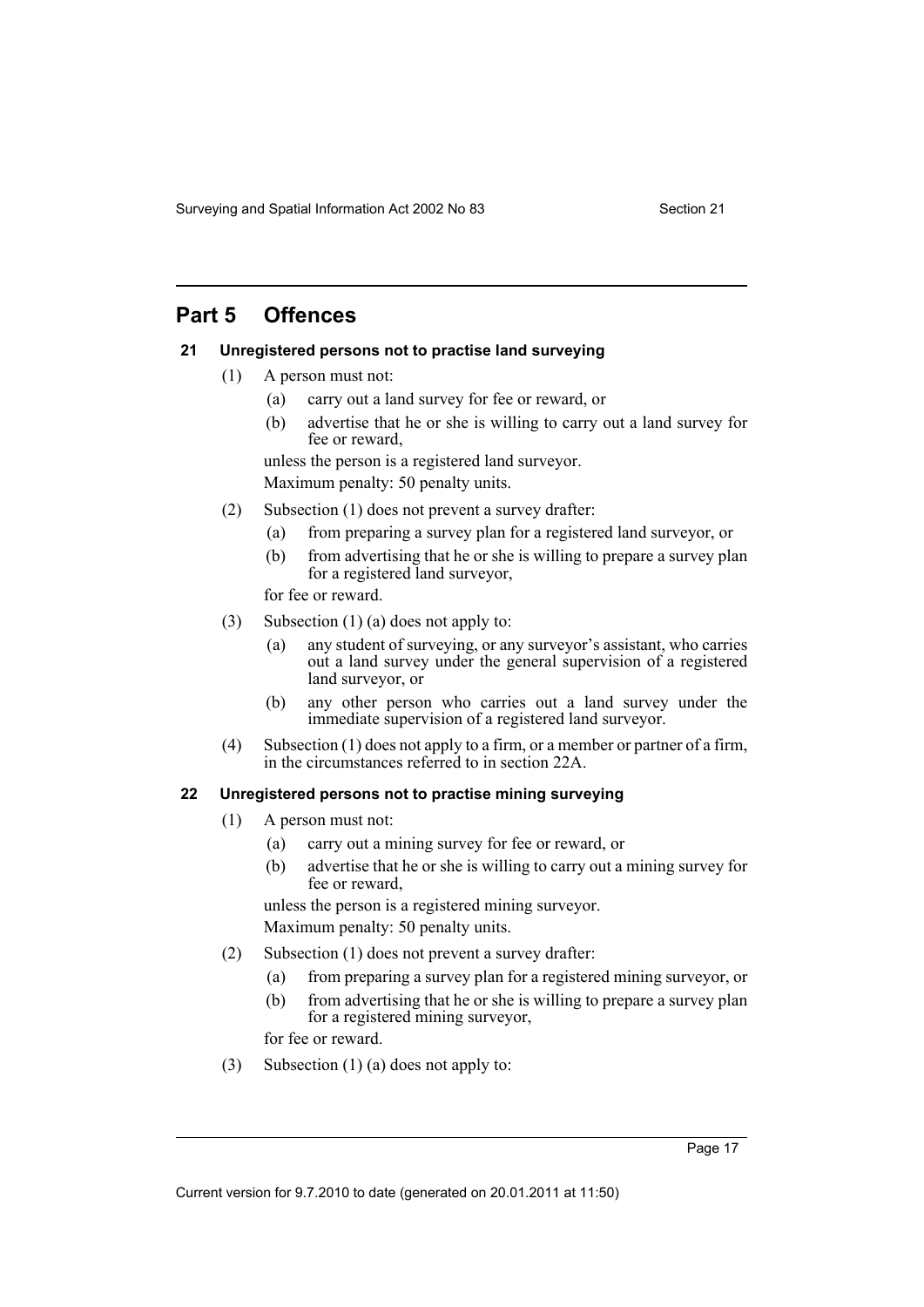- (a) any student of surveying, or any surveyor's assistant, who carries out a mining survey under the general supervision of a registered mining surveyor, or
- (b) any other person who carries out a mining survey under the immediate supervision of a registered mining surveyor.
- (4) Subsection (1) does not apply to a firm, or a member or partner of a firm, in the circumstances referred to in section 22A.

#### <span id="page-23-0"></span>**22A Firms offering land and mining surveying services**

- (1) A firm, or a member or partner of a firm, does not commit an offence against section 21 $(1)$  or  $22(1)$  if:
	- (a) a land survey or mining survey is carried out in the name of, or on behalf of, the firm for fee or reward, or
	- (b) the firm is advertised as willing to carry out land surveys or mining surveys for fee or reward,

so long as the requirements of this section are complied with.

- (2) Any land survey carried out in the name of, or on behalf of, the firm for fee or reward may be carried out only by:
	- (a) a registered land surveyor, or
	- (b) a student of surveying, or a surveyor's assistant, acting under the general supervision of a registered land surveyor, or
	- (c) another person acting under the immediate supervision of a registered land surveyor.
- (3) Any mining survey carried out in the name of, or on behalf of, the firm for fee or reward may be carried out only by:
	- (a) a registered mining surveyor, or
	- (b) a student of surveying, or a surveyor's assistant, acting under the general supervision of a registered mining surveyor, or
	- (c) another person acting under the immediate supervision of a registered mining surveyor.

#### <span id="page-23-1"></span>**23 Obstruction of registered surveyors**

A person must not obstruct or hinder the Surveyor-General, a registered surveyor or any other person in the exercise of that other person's functions under this Act.

Maximum penalty: 25 penalty units.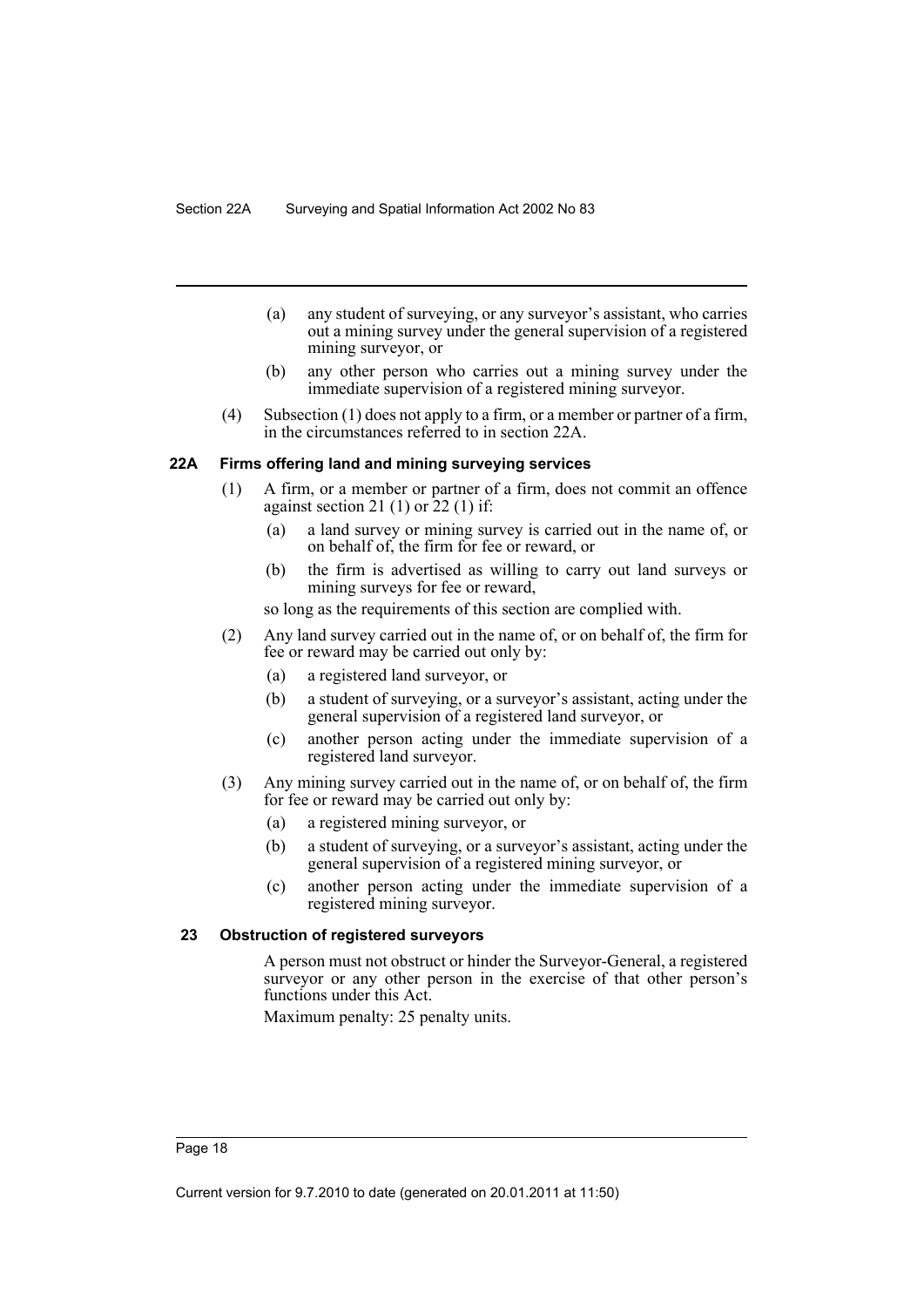## <span id="page-24-0"></span>**24 Removal etc of survey marks**

(1) A person must not remove, damage, destroy, displace, obliterate or deface any survey mark unless authorised to do so by the Surveyor-General.

Maximum penalty: 25 penalty units.

- (2) A court that finds a person guilty of an offence under this section may, in addition to any penalty it imposes, make either or both of the following orders:
	- (a) it may order the person to pay compensation, totalling not more than \$10,000, to the Surveyor-General towards the cost of reinstating the survey mark,
	- (b) it may order the person to pay compensation, totalling not more than \$10,000, to any other person towards any loss or damage suffered by that person as a consequence of the offence.
- (3) An order for compensation referred to in subsection (2) is enforceable by the person to whom the compensation is ordered to be paid as if it were a judgment of the Local Court exercising jurisdiction under the *Civil Procedure Act 2005*.

#### <span id="page-24-1"></span>**25 Marks in the form of permanent survey marks not to be used without authority**

A person must not insert in any land any mark resembling a permanent survey mark unless authorised to do so by the regulations. Maximum penalty: 15 penalty units.

#### <span id="page-24-2"></span>**26 Exercising powers of entry without certificate of authority**

At all times while exercising the powers conferred by Part 4, a person must carry, and produce on demand, a certificate of authority in the form prescribed by the regulations.

Maximum penalty: 5 penalty units.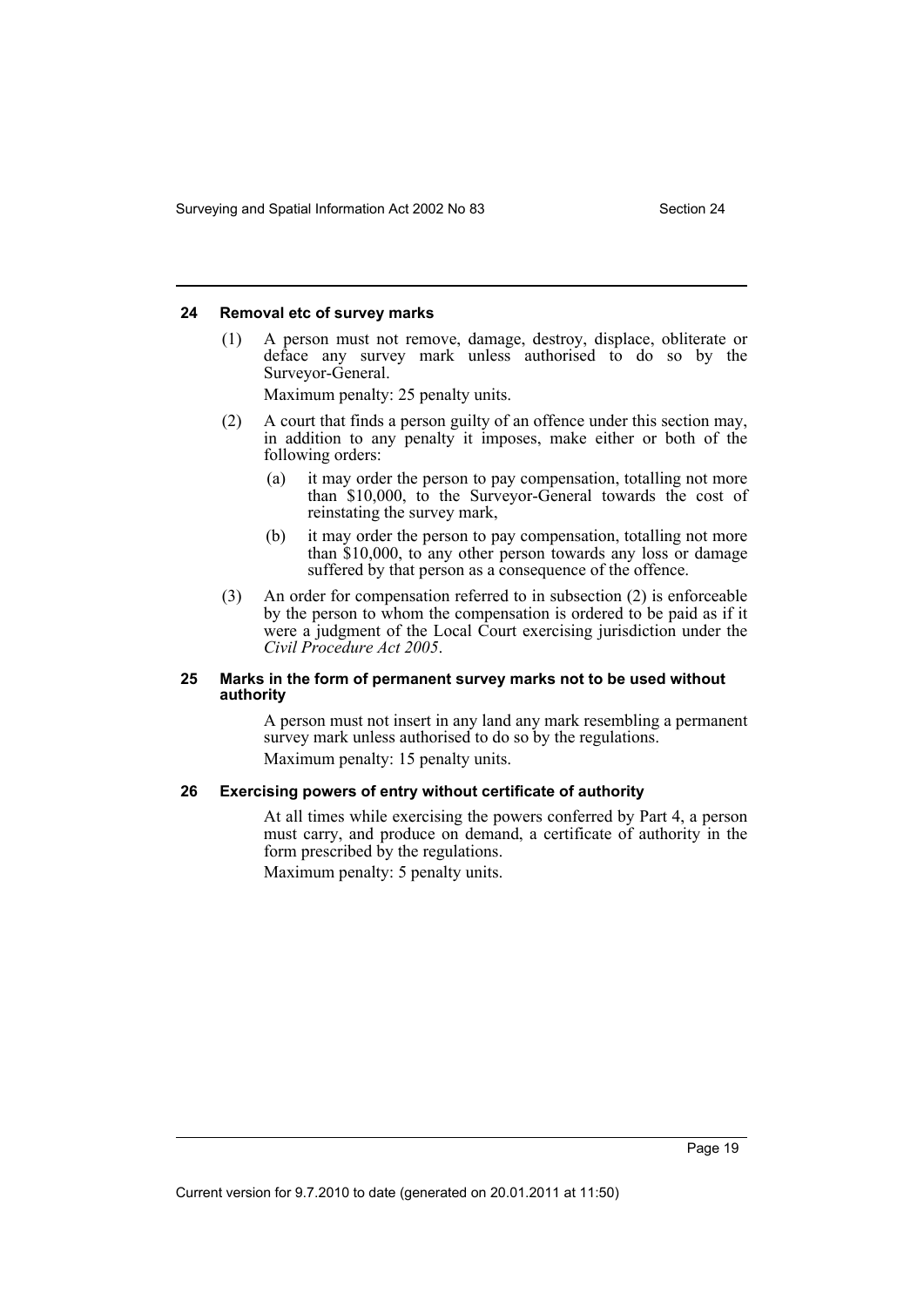## <span id="page-25-0"></span>**Part 6 The Board of Surveying and Spatial Information**

### <span id="page-25-1"></span>**27 Constitution of Board**

- (1) There is constituted by this Act a corporation with the corporate name "Board of Surveying and Spatial Information".
- (2) The Board is to consist of between 10 and 12 members, of whom:
	- (a) one is to be the Surveyor-General, and
	- (b) one is to be a registered surveyor, being an officer of the Department, appointed by the Minister, and
	- (c) three are to be persons appointed by the Minister on the nomination of such professional association of land surveyors as is prescribed by the regulations for the purposes of this section, and
	- (d) one is to be a person appointed by the Minister on the nomination of such professional association of mining surveyors as is prescribed by the regulations for the purposes of this section, and
	- (e) between one and three are to be persons appointed by the Minister from persons nominated by such relevant professional associations as the Minister determines and that comprise persons involved in the spatial information industry or bodies of persons involved in that industry, and
	- (f) one is to be a person appointed by the Minister on the nomination of the Minister administering the *Coal Mine Health and Safety Act 2002*, and
	- (g) one is to be a person appointed by the Minister on the nomination of the Minister administering the *Fair Trading Act 1987*, and
	- (h) one is to be a person appointed by the Minister on the basis of his or her qualifications and experience in the training of surveyors.
- (3) The Surveyor-General is to be the President of the Board.
- (4) Schedule 1 has effect with respect to the constitution and procedure of the Board.
- (5) The Board is, for the purposes of any Act, a statutory body representing the Crown.

#### <span id="page-25-2"></span>**28 Functions of Board**

- (1) The principal functions of the Board are as follows:
	- (a) the registration of surveyors,
	- (b) the investigation of surveyors' registration and licensing schemes in other States and Territories, and the provision of advice to the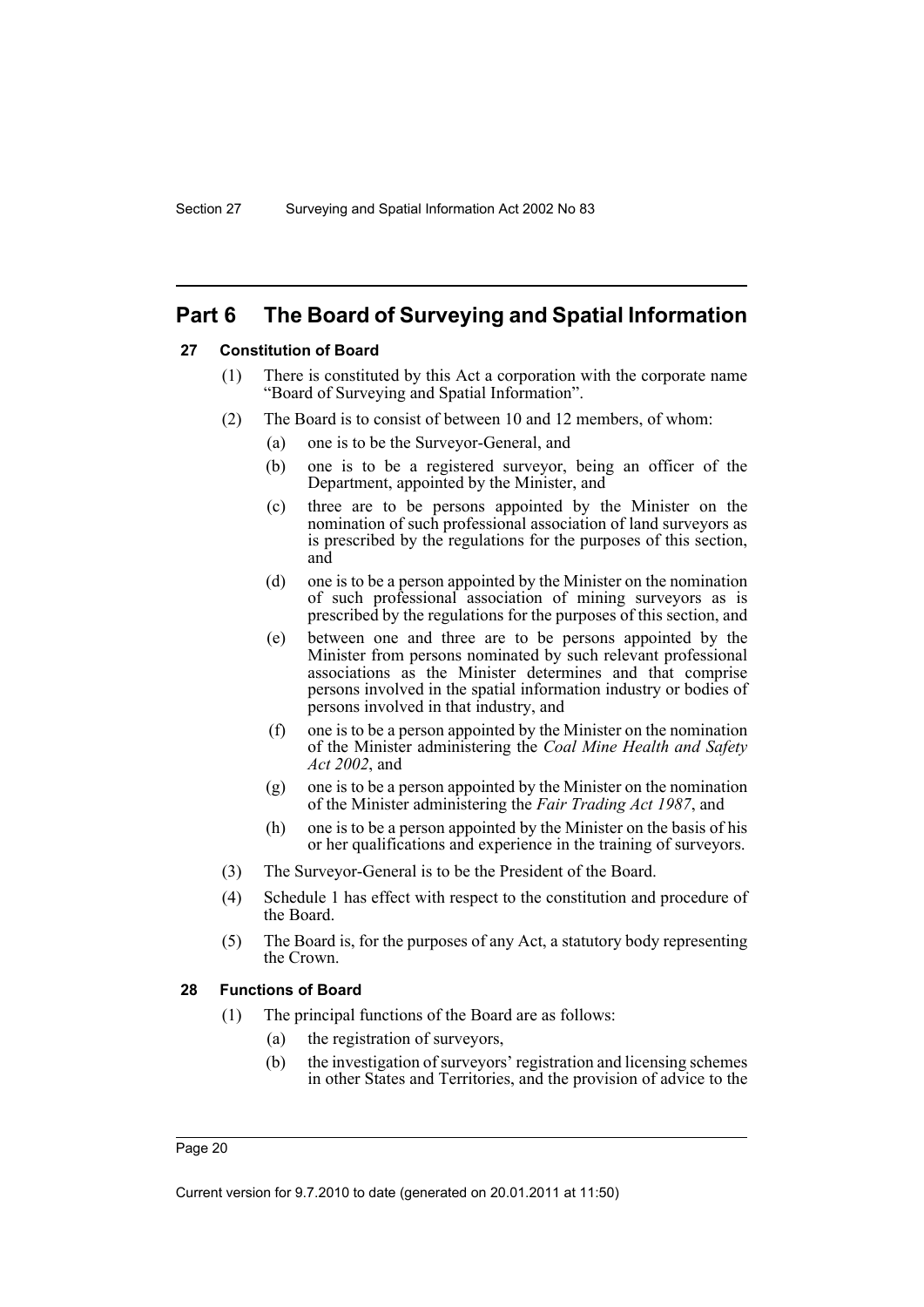Minister in connection with the recognition of the qualifications and experience of surveyors registered or licensed under such schemes,

- (c) the investigation of complaints against registered surveyors,
- (d) the taking of disciplinary action against registered surveyors,
- (e) the investigation of matters referred to it by the Minister for advice or report in relation to surveying or any other aspect of the spatial information industry,
- (f) the investigation of, and the provision of advice to the Minister with respect to, the practice to be followed in the conduct of surveys or in the collection, collation and dissemination of any other kinds of spatial information,
- (f1) the provision of advice to the Minister on the maintenance of the integrity of the State cadastre,
- (g) the provision of advice to the Minister with respect to any other matter in connection with the administration of this Act.
- (2) The Board has such other functions as are conferred or imposed on it by or under this or any other Act or law.
- (3) The Board cannot employ any staff. **Note.** Staff may be employed under Chapter 1A of the *Public Sector Employment and Management Act 2002* in the Government Service to enable the Board to exercise its functions.

#### <span id="page-26-0"></span>**29 Provision of information by Board**

- (1) The Board may provide information to the public in respect of the discipline of surveying (including, in particular, land surveying and mining surveying) and related disciplines.
- (2) Without limiting subsection (1), the Board may, if it considers it appropriate to do so, provide any of the following information to the public:
	- (a) information in respect of firms that undertake surveying services,
	- (b) information in respect of retired or non-practising surveyors,
	- (c) information in respect of practitioners in disciplines related to the discipline of surveying.

#### <span id="page-26-1"></span>**30 Committees**

(1) The Board may establish advisory and other committees to assist it in the exercise of its functions, and may abolish any committee so established.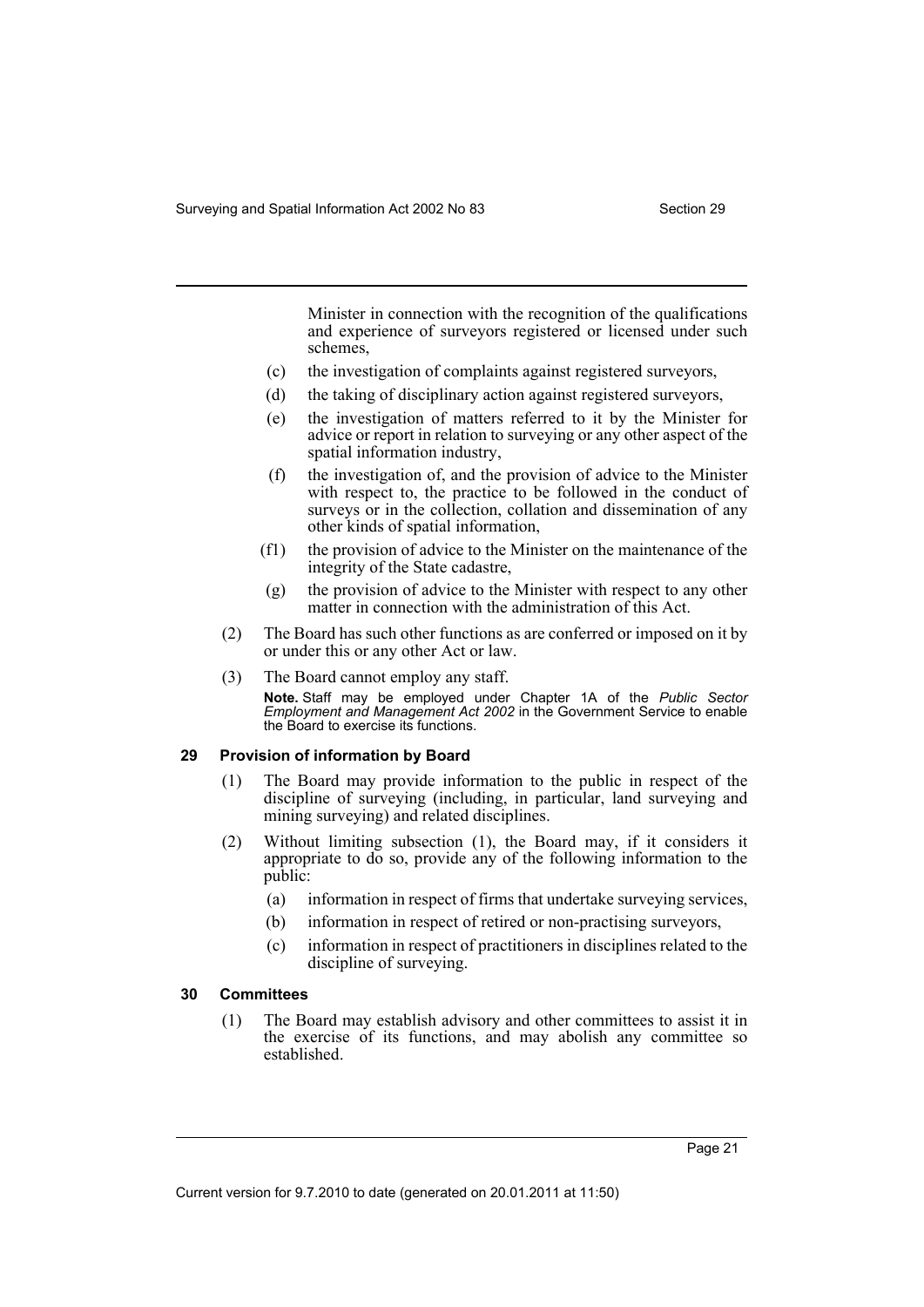- (2) A committee must include at least 2 Board members, but may include other persons who are not Board members.
- (3) The regulations may make provision with respect to the constitution and procedure of a committee.
- (4) A committee may exercise such of the Board's functions as are delegated to it by the Board.

#### <span id="page-27-0"></span>**31 Delegation of functions**

- (1) The Board may delegate to any person the exercise of any of its functions, other than this power of delegation.
- (2) Despite subsection (1):
	- (a) the Board's functions under section 11 may be delegated only to a registered surveyor, and
	- (b) the Board's functions under sections 12 and 13 may be delegated only to a committee whose members are all Board members.

#### <span id="page-27-1"></span>**32 Exclusion of personal liability**

Anything done or omitted to be done:

- (a) by the Board, a Board member or a person acting under the direction of the Board or a Board member, or
- (b) by a committee established by the Board, a committee member or a person acting under the direction of any such committee or committee member,

does not subject the Board member, committee member or person so acting personally to any action, liability, claim or demand if the thing was done, or omitted to be done, in good faith for the purpose of executing this Act.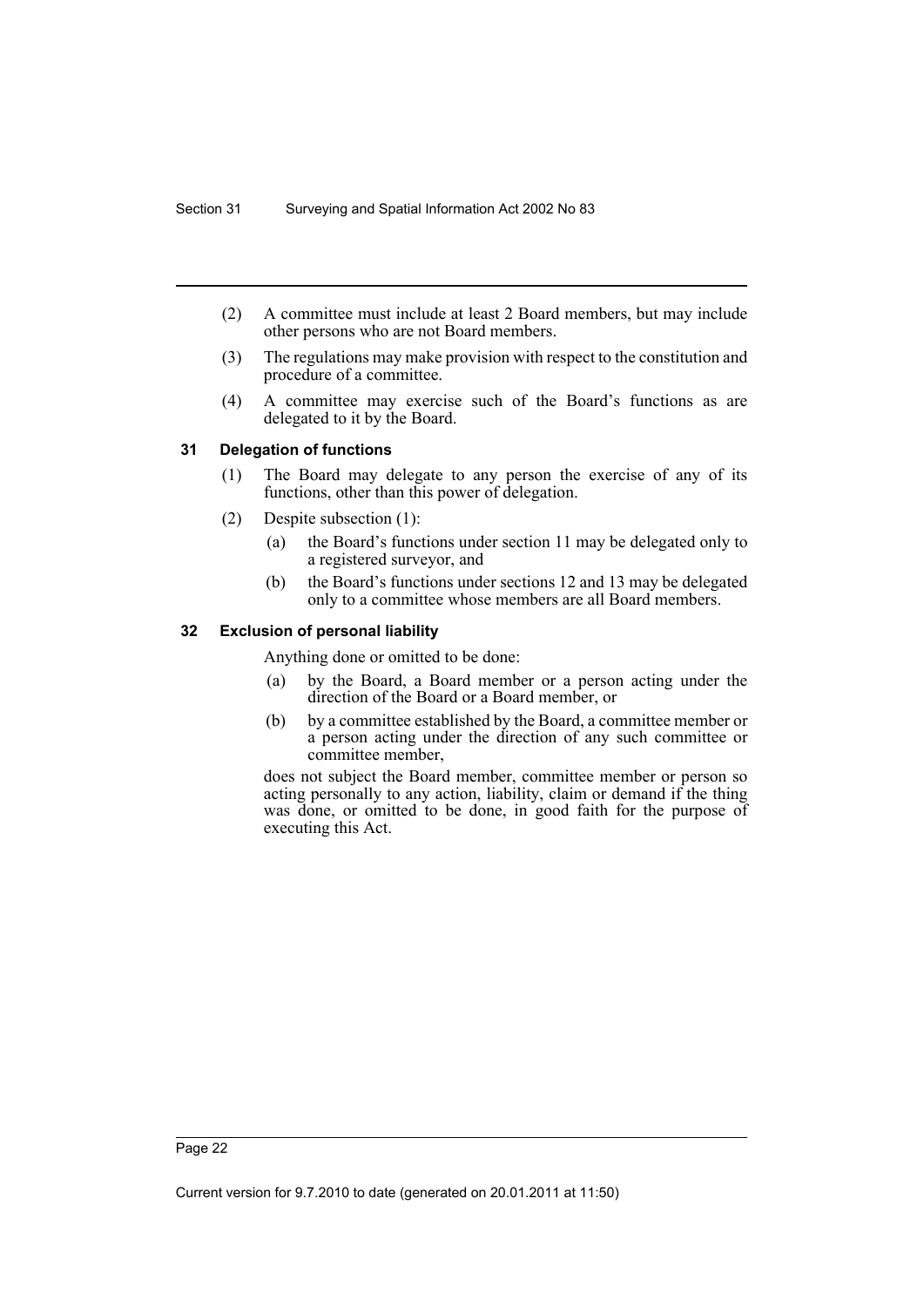## <span id="page-28-0"></span>**Part 6A Appeals against decisions of Tribunal**

#### <span id="page-28-1"></span>**32A Definitions**

In this Part:

*surveyor decision* means an order or other decision of the Tribunal made in proceedings commenced by an application made under section 14 of this Act.

*Tribunal* means the Administrative Decisions Tribunal.

#### <span id="page-28-2"></span>**32B Application of Administrative Decisions Tribunal Act 1997**

The provisions of Part 1 of Chapter 7 of the *Administrative Decisions Tribunal Act 1997* do not apply to a surveyor decision. **Note.** Part 1 of Chapter 7 of the *Administrative Decisions Tribunal Act 1997* provides that certain decisions of the Tribunal may be appealed to an Appeal Panel of the Tribunal.

#### <span id="page-28-3"></span>**32C Right to appeal to Supreme Court**

- (1) A party to any proceedings in which the Tribunal has made a surveyor decision may appeal to the Supreme Court against the decision of the Tribunal.
- (2) An appeal under this Part to the Supreme Court:
	- (a) may be made on any question of law, and
	- (b) with the leave of the Supreme Court, may extend to a review of the merits of the decision concerned.
- (3) Despite subsections (1) and (2), an appeal does not lie to the Supreme Court under this Part against any of the following decisions of the Tribunal except by leave of the Supreme Court:
	- (a) an interlocutory decision,
	- (b) a decision made with the consent of the parties,
	- (c) a decision as to costs.
- (4) The Tribunal (or any of the members constituting the Tribunal) cannot be made a party to an appeal under this Part. Rules of court made under the *Supreme Court Act 1970* may make provision for the parties to any such appeal (including the designation of a respondent where the only party in the proceedings from which the appeal is brought was the appellant).
- (5) An appeal to the Supreme Court under this Part must be made:
	- (a) within such time and in such manner as is prescribed by rules of court made under the *Supreme Court Act 1970*, or
	- (b) within such further time as the Supreme Court may allow.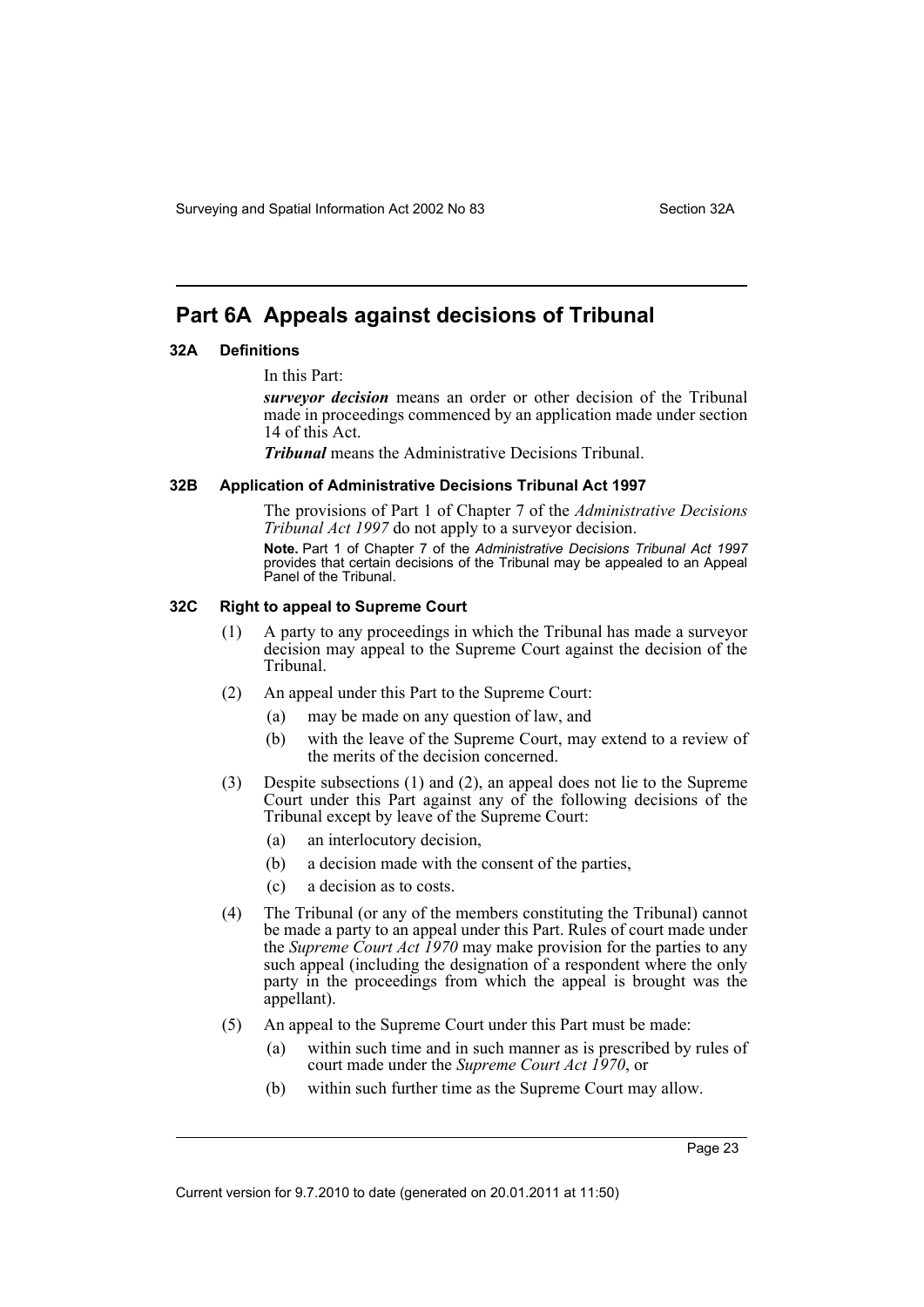### <span id="page-29-0"></span>**32D Appeals on questions of law**

- (1) If an appeal under this Part is restricted to questions of law, the Supreme Court is to determine the appeal and may make such orders as it thinks appropriate in light of its determination.
- (2) The orders that may be made by the Supreme Court on appeal include (but are not limited to):
	- (a) an order affirming or setting aside the decision of the Tribunal, and
	- (b) an order remitting the case to be heard and decided again by the Tribunal (either with or without the hearing of further evidence) in accordance with the directions of the Supreme Court.

#### <span id="page-29-1"></span>**32E Appeals on the merits**

- (1) If an appeal under this Part extends to a review of the merits of a surveyor decision, the Supreme Court is to decide what the correct and preferable decision is having regard to the material then before it, including the following:
	- (a) any relevant factual material,
	- (b) any applicable written or unwritten law.
- (2) The Supreme Court may exercise all the functions that are conferred or imposed by or under this Act or the *Administrative Decisions Tribunal Act 1997* on the Tribunal to make the decision concerned.
- (3) In determining any such appeal, the Supreme Court may decide:
	- (a) to affirm the decision, or
	- (b) to vary the decision, or
	- (c) to set aside the decision and make a decision in substitution for the decision it set aside.

#### <span id="page-29-2"></span>**32F Appeal does not stay decision appealed against**

Subject to any interlocutory order made by the Supreme Court, an appeal under this Part does not affect the operation of the surveyor decision appealed against or prevent the taking of action to implement the decision.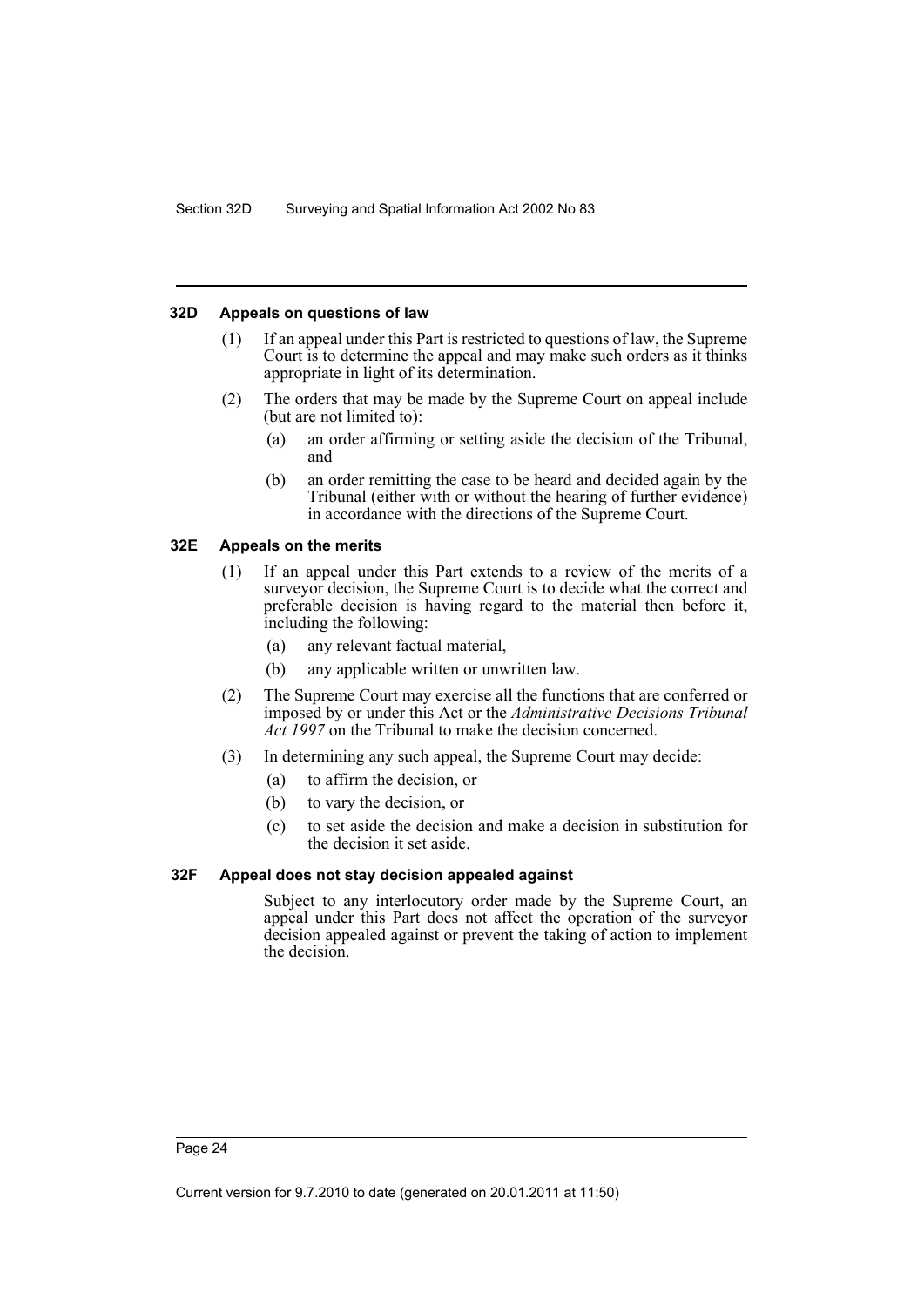## <span id="page-30-0"></span>**Part 7 Miscellaneous**

#### <span id="page-30-1"></span>**33 Annual report**

The annual report prepared for the Department under the *Annual Reports (Departments) Act 1985* is to include a report on the Surveyor-General's work and activities under this Act for the period to which the report relates.

#### <span id="page-30-2"></span>**33A Delegation**

- (1) The Surveyor-General may delegate the exercise of any function of the Surveyor-General under this or any other Act (other than this power of delegation) to:
	- (a) any member of staff of the Department, or
	- (b) any person, or any class of persons, authorised for the purposes of this section by the regulations.
- (2) This section does not apply to any function of the Surveyor-General as an Electoral Districts Commissioner under Part 2 of the *Parliamentary Electorates and Elections Act 1912*.

#### <span id="page-30-3"></span>**34 Act binds Crown**

This Act binds the Crown in right of New South Wales and, in so far as the legislative power of Parliament permits, in all its other capacities.

#### <span id="page-30-4"></span>**35 Recovery of money**

Any fee payable under this Act, and any penalty imposed by the Board under this Act, may be recovered in any court of competent jurisdiction as a debt due to the Crown.

#### <span id="page-30-5"></span>**35A Unlawful disclosure of information**

A person who discloses any information obtained in the administration of this Act is guilty of an offence unless the disclosure:

- (a) is made with the consent of the person to whom the information relates, or
- (b) is made in connection with the administration of this Act, or
- (c) is made for the purpose of legal proceedings arising out of this Act or of any report of any such proceedings, or
- (d) is made with other lawful excuse.

Maximum penalty: 50 penalty units.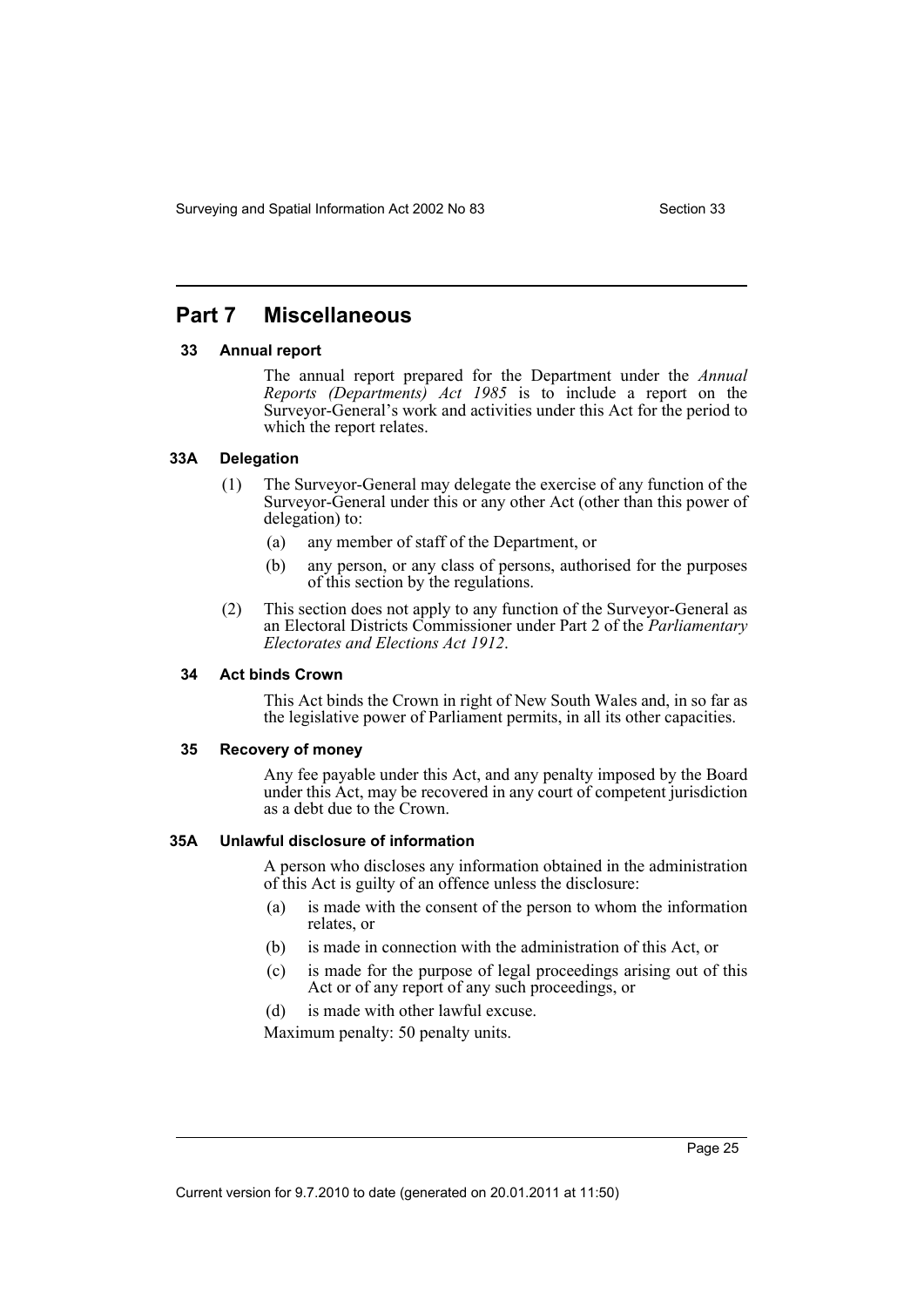#### <span id="page-31-0"></span>**36 Regulations**

- (1) The Governor may make regulations, not inconsistent with this Act, for or with respect to any matter that by this Act is required or permitted to be prescribed or that is necessary or convenient to be prescribed for carrying out or giving effect to this Act.
- (2) In particular, the regulations may make provision for or with respect to the following:
	- (a) the practices to be followed in the conduct of surveys,
	- (b) the form in which survey plans are to be prepared,
	- (c) the competencies, qualifications and experience that a person must have to be eligible for registration as a surveyor,
	- (d) the conduct of tests and examinations by or on behalf of the Board,
	- (e) the functions of the Surveyor-General,
	- (f) the form and construction of permanent survey marks and other survey marks used in connection with the carrying out of surveys,
	- (g) the form in which certificates of authority are to be issued for the purposes of section 26,
	- (h) the conditions to be imposed on a surveyor's registration under this Act, including conditions with respect to continuing professional development,
	- (i) the manner and form in which complaints may be made to the Board with respect to the conduct of a registered surveyor and the manner in which those complaints are to be dealt with,
	- (j) the fees payable under this Act,
	- (k) prescribing what constitutes immediate supervision or general supervision for the purposes of all or any of the provisions of this Act (including authorising a person or body to determine what constitutes such supervision).
- (3) A regulation under subsection (2) (a), (b), (c) or (d) with respect to mining surveys or formal mining survey plans may only be made following consultation between the Minister administering this Act and the Minister or Ministers administering the following Acts:
	- (a) the *Coal Mine Health and Safety Act 2002*,
	- (b), (c) (Repealed)
		- (d) the *Mine Health and Safety Act 2004*.
- (4) A regulation may apply, adopt or incorporate any publication as in force from time to time.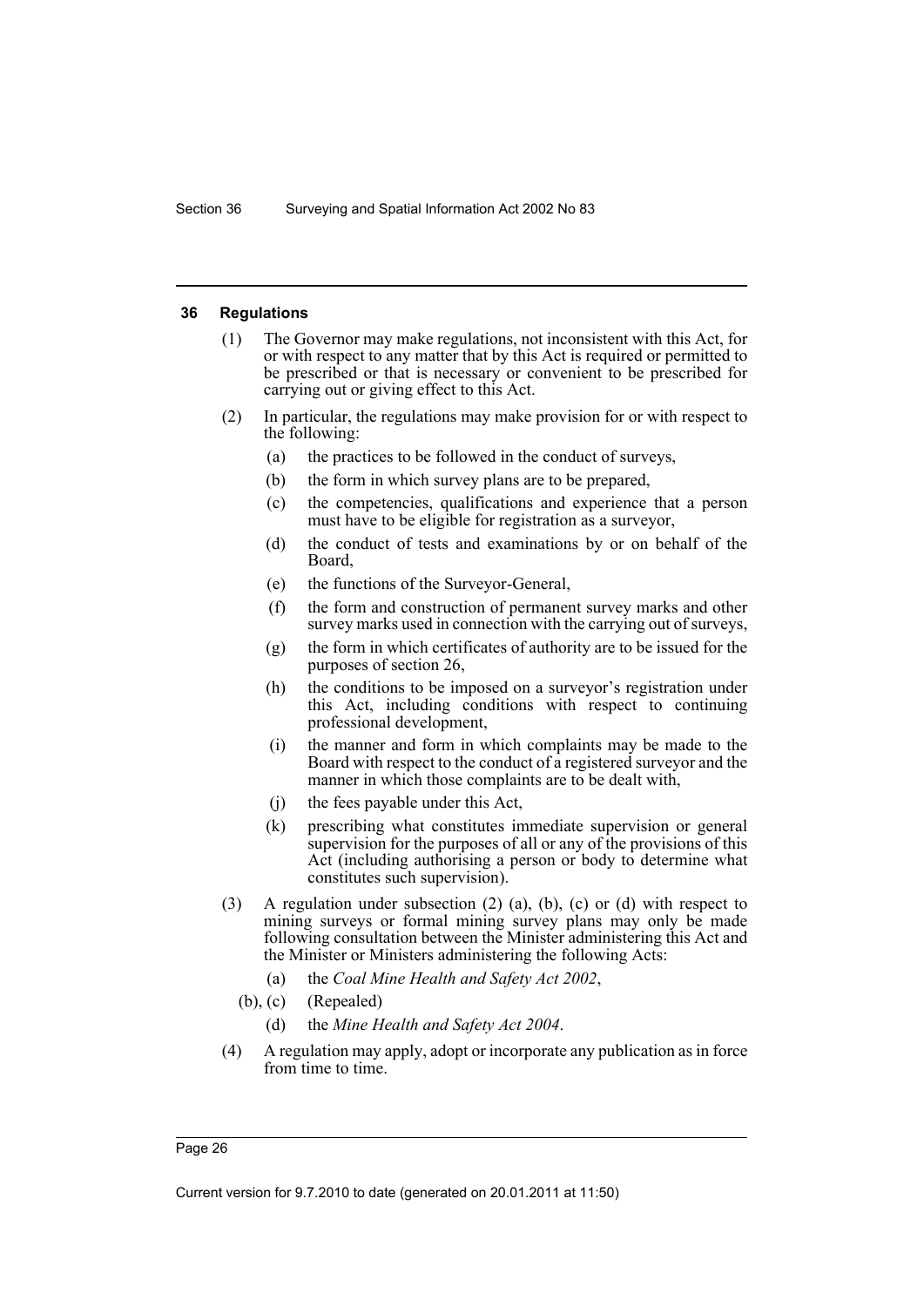Surveying and Spatial Information Act 2002 No 83 Section 37

#### <span id="page-32-0"></span>**37 Repeals**

The following Acts and instrument are repealed:

- (a) the *Survey Co-ordination Act 1949*,
- (b) the *Survey (Geocentric Datum of Australia) Act 1999*,
- (c) the *Survey Marks Act 1902*,
- (d) the *Surveyors Act 1929*,
- (e) the *Surveyors (General) Regulation 1999*.

#### <span id="page-32-1"></span>**38 (Repealed)**

### <span id="page-32-2"></span>**39 Savings, transitional and other provisions**

Schedule 3 has effect.

#### <span id="page-32-3"></span>**40 Review of Act**

- (1) The Minister is to review this Act to determine whether the policy objectives of the Act remain valid and whether the terms of the Act remain appropriate for securing those objectives.
- (2) The review is to be undertaken as soon as possible after the period of 5 years from the date of assent to this Act.
- (3) A report on the outcome of the review is to be tabled in each House of Parliament within 12 months after the end of the period of 5 years.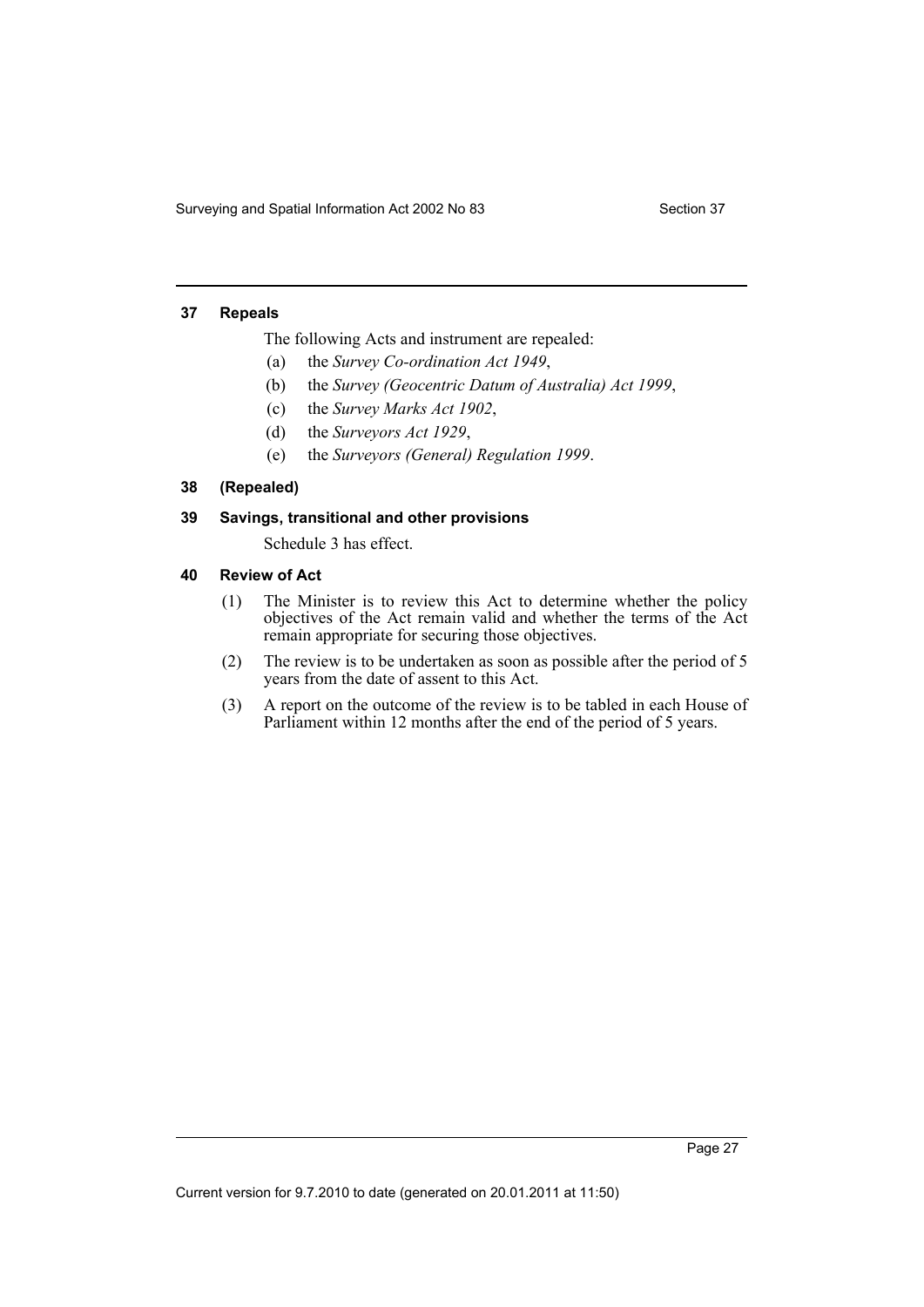## <span id="page-33-0"></span>**Schedule 1 The Board of Surveying and Spatial Information**

(Section 27)

## **Part 1 Constitution**

#### **1 Definition**

In this Schedule, *appointed member* means a member referred to in section 27 (2) (c)– $(\bar{h})$ .

#### **2 Term of office**

Subject to this Schedule, an appointed member holds office for such period (not exceeding 2 years) as is specified in the relevant instrument of appointment, but is eligible (if otherwise qualified) for re-appointment.

#### **3 Remuneration**

An appointed member is entitled to be paid such remuneration (including travelling and subsistence allowances) as the Minister may from time to time determine in respect of the member.

#### **4 Vacancy in office of appointed member**

- (1) The office of an appointed member becomes vacant if the member:
	- (a) dies, resigns or is removed from office, or
	- (b) absents himself or herself from 4 consecutive meetings of the Board of which reasonable notice has been given to the member personally or in the ordinary course of post, unless:
		- (i) the Board has granted the member leave to be absent from those meetings, or
		- (ii) within 4 weeks after the last of those meetings, the member is excused by the Board for having been absent from those meetings, or
	- (c) becomes bankrupt, applies to take the benefit of any law for the relief of bankrupt or insolvent debtors, compounds with his or her creditors or makes an assignment of his or her remuneration for their benefit, or
	- (d) becomes a mentally incapacitated person, or
	- (e) is convicted in New South Wales of an offence that is punishable by imprisonment for 12 months or more or is convicted elsewhere than in New South Wales of an offence that, if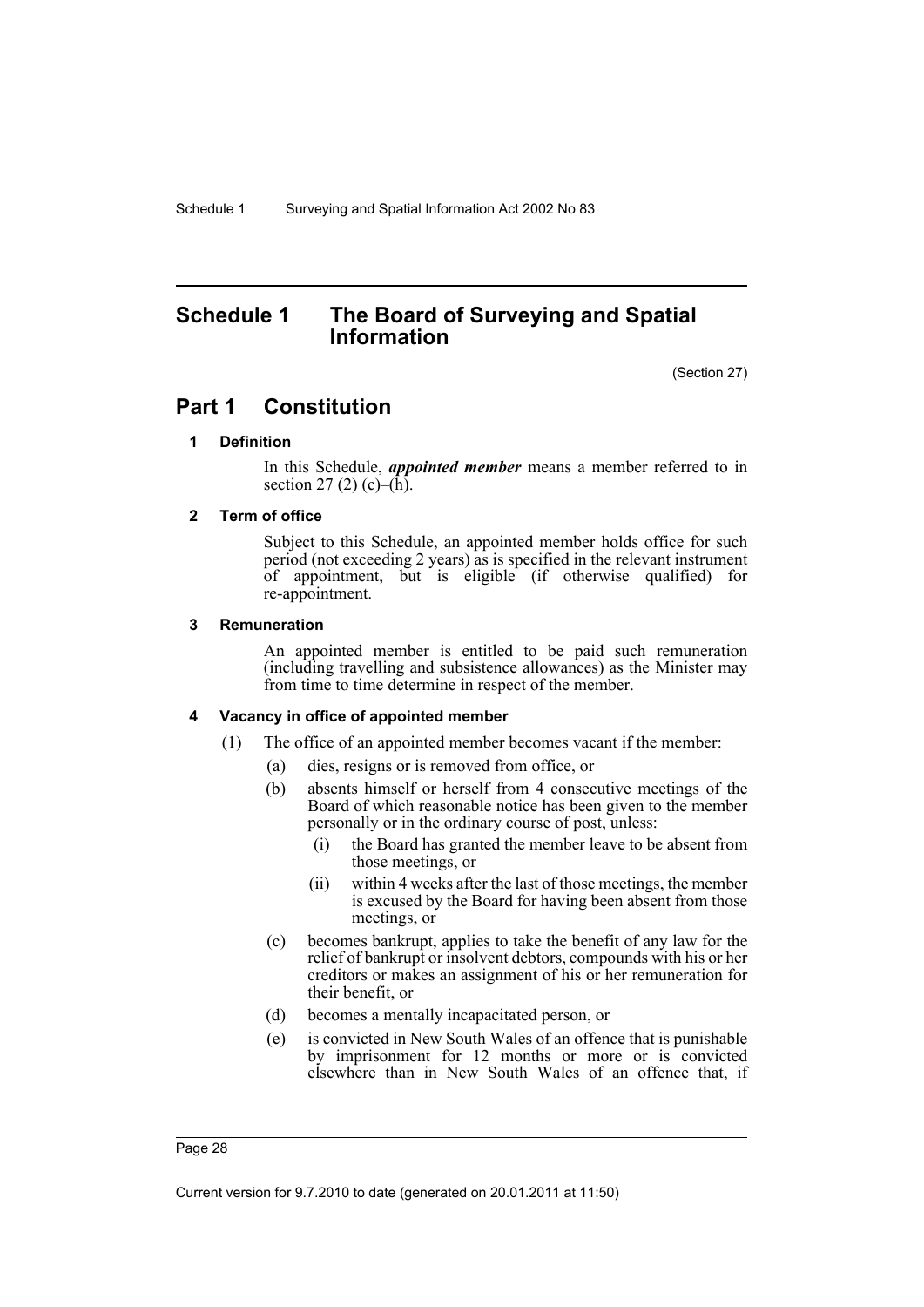committed in New South Wales, would be an offence so punishable.

(2) The Minister may remove an appointed member from office at any time.

#### **5 Filling of vacancy in office of member**

If the office of an appointed member becomes vacant, a person is, subject to this Act, to be appointed to fill the vacancy.

#### **6 Disclosure of pecuniary interests**

- (1) A Board member who has a direct or indirect pecuniary interest:
	- (a) in a matter that is being considered, or is about to be considered, at a meeting of the Board, or
	- (b) in a thing being done or about to be done by the Board,

must, as soon as possible after the relevant facts have come to the member's knowledge, disclose the nature of the interest at a meeting of the Board.

- (2) A disclosure at such a meeting that the member:
	- (a) is a member, or is in the employment, of a specified company or other body, or
	- (b) is a partner, or is in the employment, of a specified person, or
	- (c) has some other specified interest relating to a specified company or other body or a specified person,

is taken to be a sufficient disclosure of the nature of the interest in any matter or thing relating to that company or other body or to that person that may arise after the date of the disclosure.

- (3) The Board must cause particulars of any disclosure made under subclause (1) or (2) to be recorded in a book kept for the purpose and that book must be open at all reasonable hours to the inspection, free of charge, of any person.
- (4) After a member has, or is deemed to have, disclosed the nature of an interest in any matter or thing under subclause (1) or (2), the member must not, unless the Minister otherwise determines:
	- (a) be present during any deliberation, or take part in any decision, of the Board with respect to that matter, or

(b) exercise any functions under this Act with respect to that thing, as the case requires.

(5) A contravention of this clause does not invalidate any decision of the Board or the exercise of any function under this Act.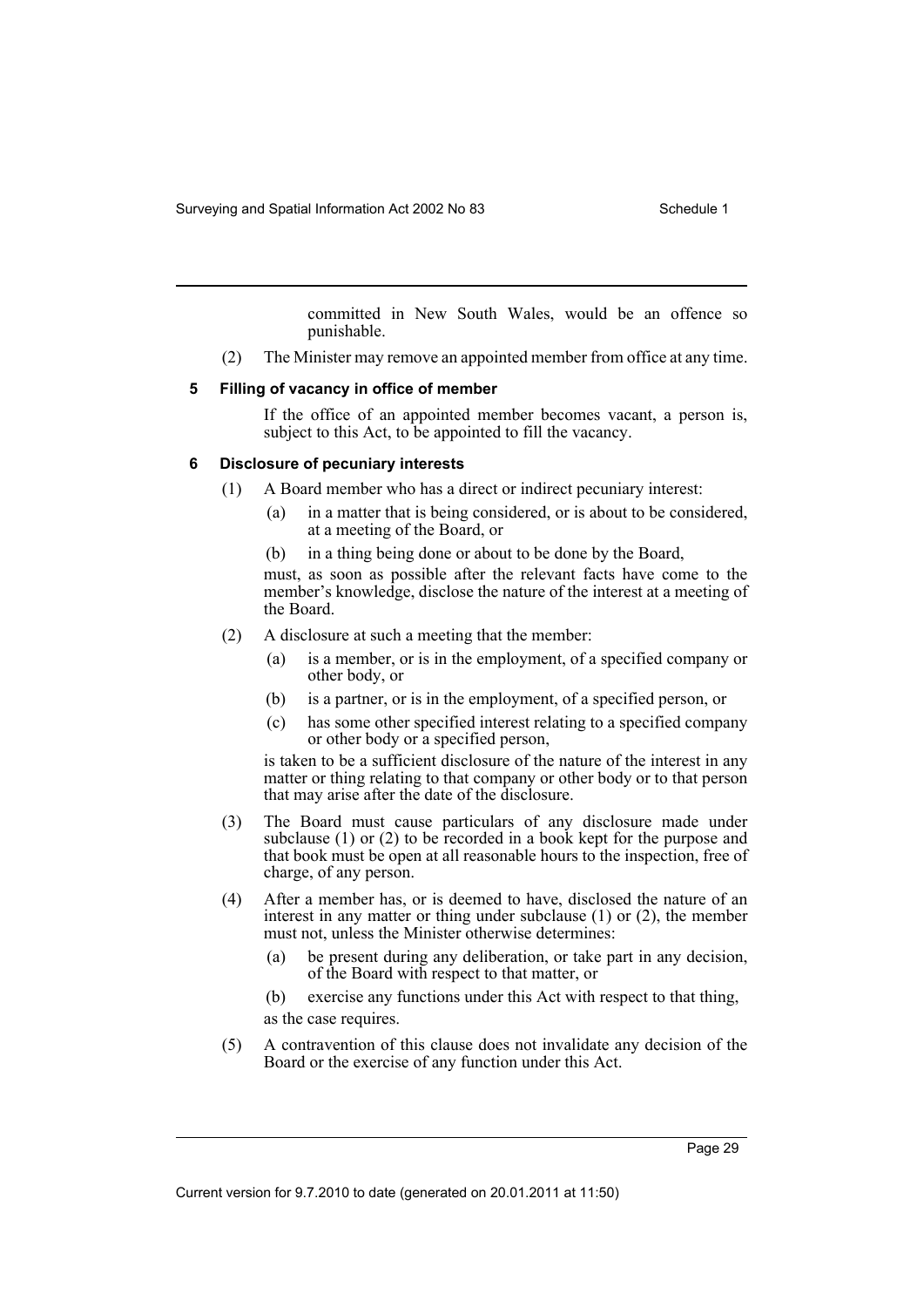(6) A reference in this clause to a meeting of the Board includes a reference to a meeting of any of its committees.

#### **7 Effect of certain other Acts**

- (1) Chapter 2 of the *Public Sector Employment and Management Act 2002* does not apply to or in respect of the appointment of an appointed member and the office of such a member is not, for the purposes of any Act, an office or place of profit under the Crown.
- (2) If by or under any other Act provision is made:
	- (a) requiring a person who is the holder of a specified office to devote the whole of his or her time to the duties of that office, or
	- (b) prohibiting the person from engaging in employment outside the duties of that office,

that provision does not operate to disqualify the person from holding that office and also the office of an appointed member, or from accepting and retaining any remuneration payable to the person under this Part as such a member.

## **Part 2 Procedure**

#### **8 General procedure**

Except as otherwise provided by this Act or the regulations:

- (a) meetings of the Board are to be held at such times and places as are fixed by the President, and
- (b) the procedure for the convening of meetings and for the conduct of business at those meetings is to be as determined by the President.

#### **9 Quorum**

At a meeting of the Board, a majority of the Board members constitutes a quorum.

#### **10 Presiding member**

The President (or, in the absence of the President, one of the other members chosen by the members present at the meeting) is to preside at a meeting of the Board.

#### **11 Decisions**

(1) A decision of the Board has effect if it is supported by a majority of the votes cast at a meeting at which a quorum is present.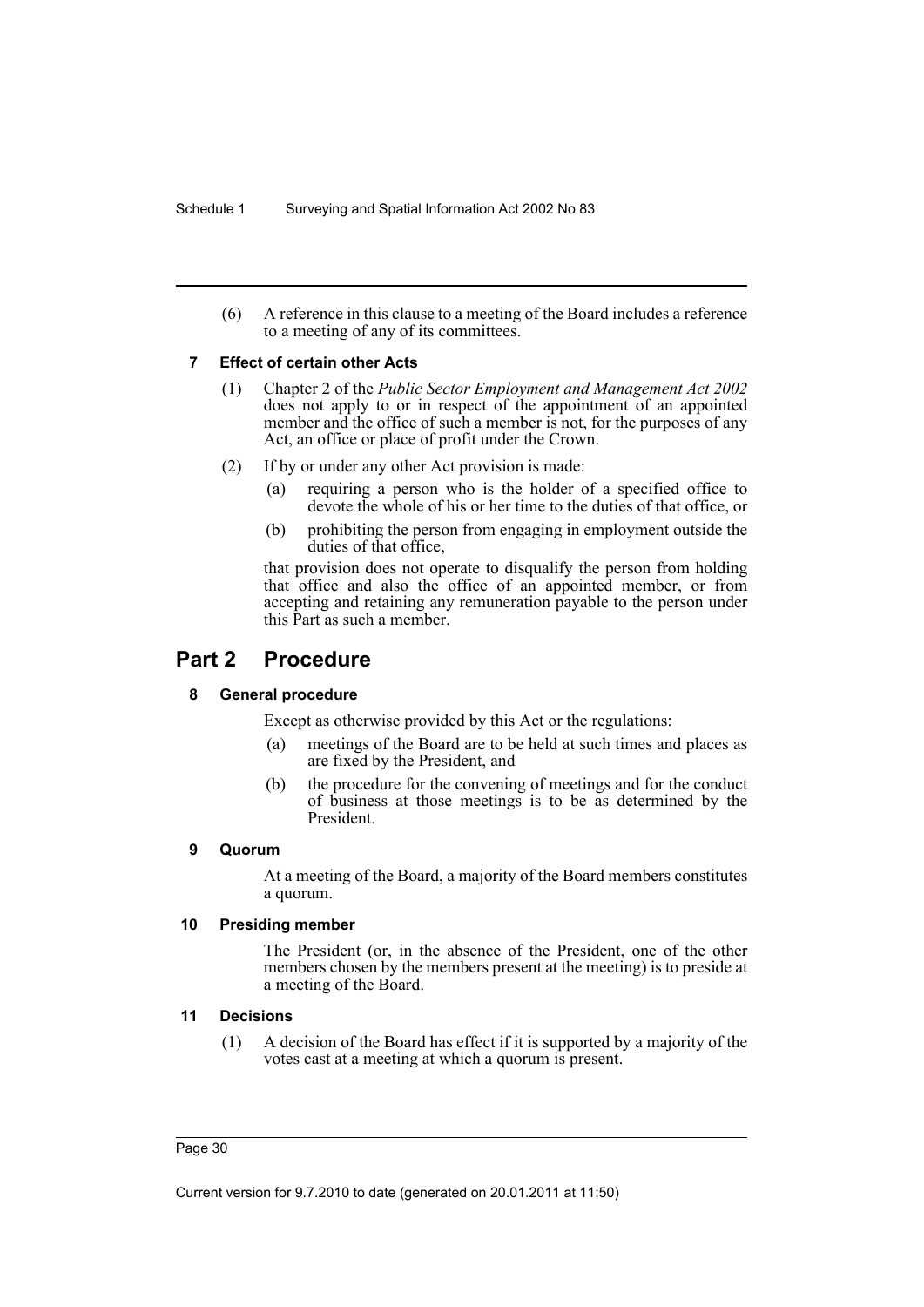(2) In the event of an equality of votes, the presiding member has a second, or casting, vote.

#### **12 Record of proceedings**

- (1) The presiding member at a meeting of the Board must cause a record of the proceedings at the meeting to be made.
- (2) Records made for the purposes of this clause may be destroyed after the expiry of the period prescribed by the regulations.

#### **13 Authentication of documents**

Any document requiring authentication by the Board is sufficiently authenticated if it is signed by:

- (a) the member who presided at the meeting that dealt with the proceedings with respect to which the document was prepared, or
- (b) in the absence of that member, any other member who was present at that meeting.

#### **14 First meeting**

The first meeting of the Board is to be called by the Minister in such manner as the Minister considers appropriate.

## <span id="page-36-0"></span>**Schedule 2 (Repealed)**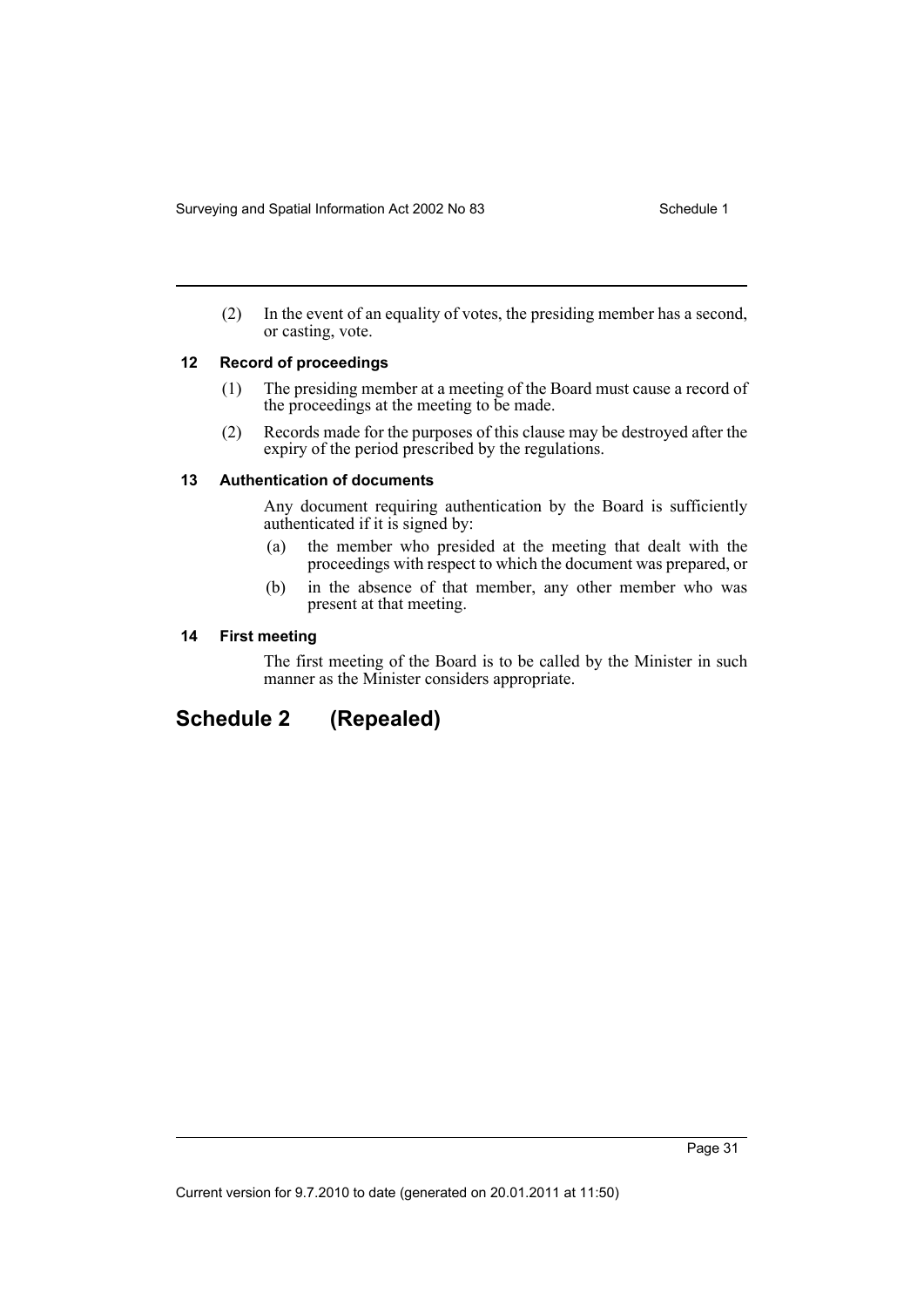## <span id="page-37-0"></span>**Schedule 3 Savings, transitional and other provisions**

(Section 39)

## **Part 1 Preliminary**

#### **1 Regulations**

(1) The regulations may contain provisions of a savings or transitional nature consequent on the enactment of the following Acts:

This Act

*Surveying Amendment Act 2009*

- (2) Such a provision may, if the regulations so provide, take effect from the date of assent to the Act concerned or a later day.
- (3) To the extent to which such a provision takes effect from a date that is earlier than the date of its publication in the Gazette, the provision does not operate so as:
	- (a) to affect, in a manner prejudicial to any person (other than the State or an authority of the State), the rights of that person existing before the date of that publication, or
	- (b) to impose liabilities on any person (other than the State or an authority of the State) in respect of anything done or omitted to be done before the date of that publication.

## **Part 2 Provisions consequent on enactment of this Act**

#### **2 Definitions**

In this Part:

*the 1929 Act* means the *Surveyors Act 1929*.

*the 1949 Act* means the *Survey Co-ordination Act 1949*.

*the 1999 Act* means the *Survey (Geocentric Datum of Australia) Act 1999*.

*the former Board* means the Board of Surveyors constituted under the 1929 Act.

*the new Board* means the Board of Surveying and Spatial Information constituted under this Act.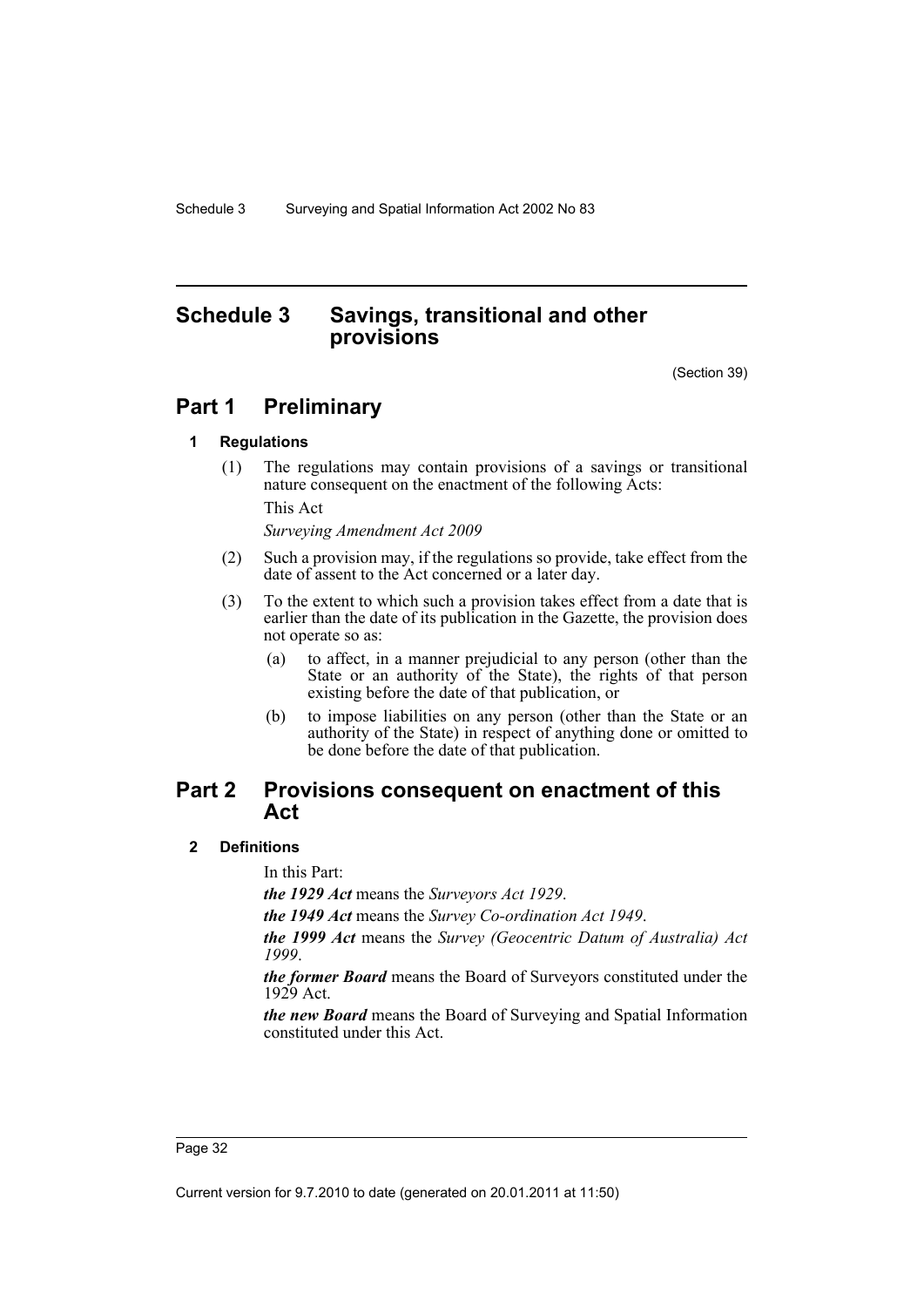#### **3 Electronic applications for registration**

- (1) Despite Part 3 of the *Licensing and Registration (Uniform Procedures) Act 2002* (as applied by section 10 of this Act), an application referred to in section 41 of that Act may not be made by means of electronic communication.
- (2) Subclause (1) does not limit the effect of the *Electronic Transactions Act 2000*.
- (3) This clause ceases to have effect on a day to be appointed by proclamation published on the NSW legislation website.

#### **4 Continuation of Board**

- (1) The new Board is taken to be a continuation of, and the same legal entity as, the former Board.
- (2) The members of the former Board cease to hold office on the repeal of the 1929 Act.

#### **5 State triangulation survey**

The State control survey under this Act is a continuation of the State triangulation survey under the 1949 Act.

#### **6 Central plan register**

The central plan register kept under the 1949 Act is taken to be the register of public surveys kept under this Act.

#### **7 Notices under section 15 of 1949 Act**

Any notice given under section 15 (1) of the 1949 Act is taken to be a notice given under section 9 (1) of this Act.

#### **8 Register of surveyors**

The register kept under the 1929 Act is taken to be the register of surveyors kept under this Act.

#### **9 Registered surveyors**

Any person who, immediately before the repeal of the 1929 Act, was a registered surveyor under that Act is taken to have been registered as a land surveyor under this Act, subject to the same conditions as those to which he or she was then subject.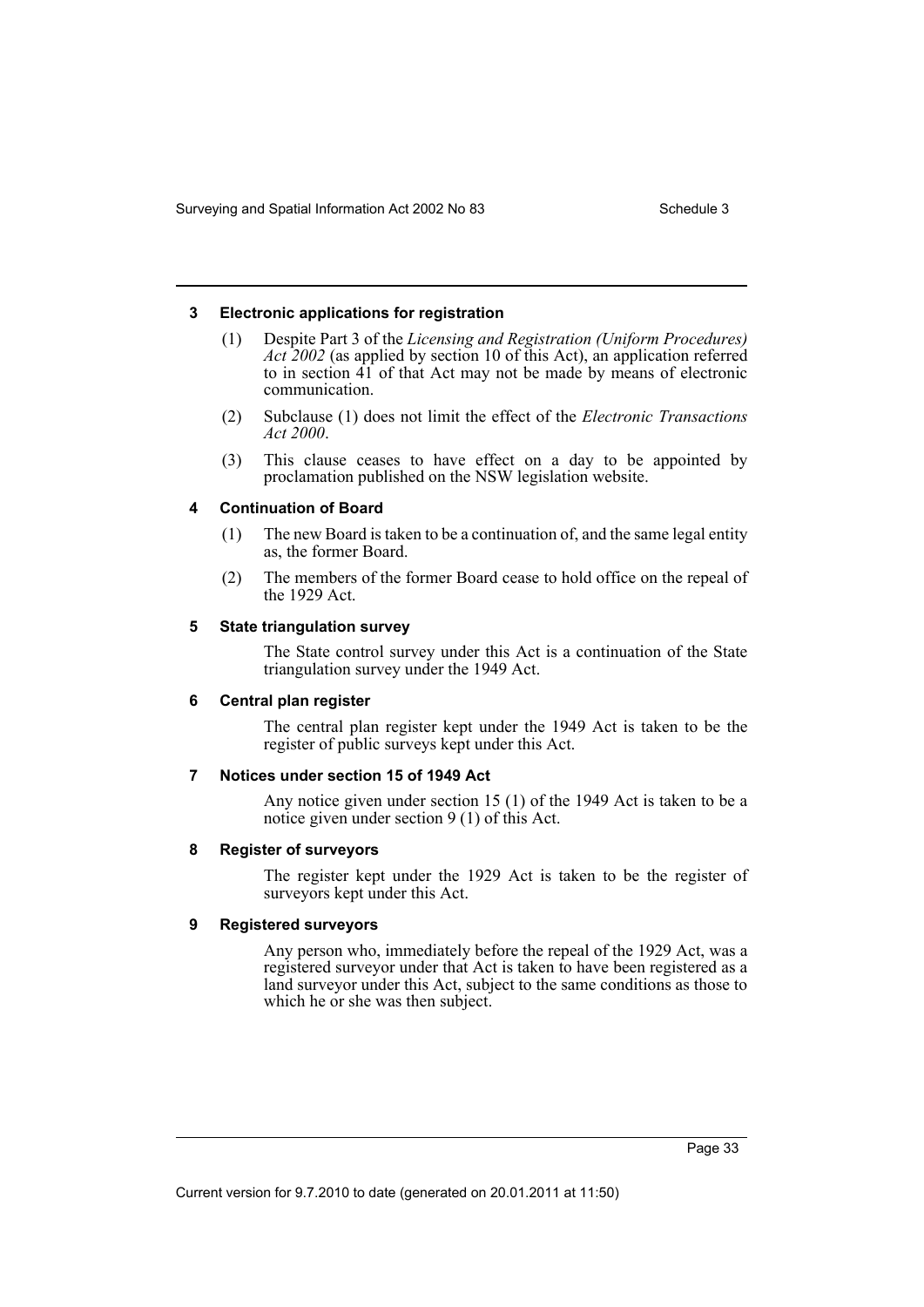#### **10 Continuation of certain regulations**

The *Surveyors (Practice) Regulation 2001* and the *Survey Co-ordination Regulation 1998* are taken to be regulations under this Act, and may be amended and repealed accordingly.

#### **11 Construction of certain references**

In any Act or instrument:

- (a) a reference to the 1929 Act, the 1949 Act or the 1999 Act extends to this Act, and
- (b) a reference to a registered surveyor under the 1929 Act extends to a registered land surveyor under this Act.

#### **12 General saving**

Subject to this Schedule and the regulations:

- (a) anything begun before the appointed day under a provision of the 1929 Act or 1949 Act for which there is a corresponding provision in this Act may be continued and completed under the 1929 Act or 1949 Act as if this Act had not been enacted, and
- (b) subject to paragraph (a), anything done under a provision of the 1929 Act or 1949 Act for which there is a corresponding provision in this Act (including anything arising under paragraph (a)) is taken to have been done under the corresponding provision of this Act.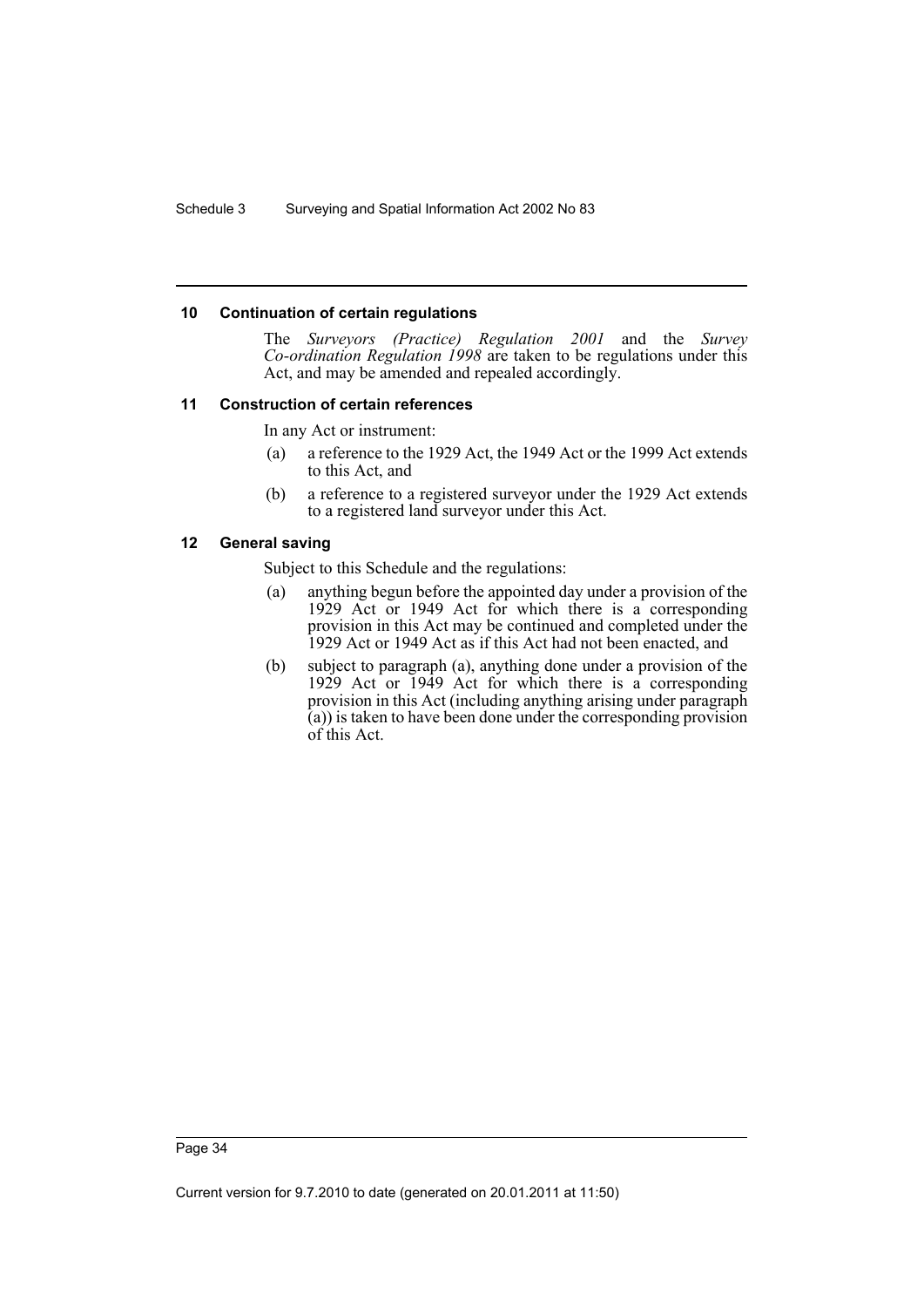Surveying and Spatial Information Act 2002 No 83

## <span id="page-40-0"></span>**Historical notes**

The following abbreviations are used in the Historical notes:

| C <sub>1</sub><br>number                                               |  |
|------------------------------------------------------------------------|--|
| Schedules<br>clause<br>Schs<br>N <sub>0</sub>                          |  |
| Cll<br>section<br>clauses<br>Sec<br>page<br>р                          |  |
| Div<br>Division<br>sections<br>Secs<br>pages<br>pp                     |  |
| <b>Divisions</b><br>Divs<br>Subdivision<br>Regulation<br>Subdiv<br>Reg |  |
| Regulations<br>Subdivs Subdivisions<br>GG<br>Government Gazette Regs   |  |
| inserted<br>substituted<br>repealed<br>Ins<br>Subst<br>Rep             |  |

## <span id="page-40-1"></span>**Table of amending instruments**

Surveying and Spatial Information Act 2002 No 83 (formerly Surveying Act 2002). Second reading speech made: Legislative Assembly, 17.9.2002; Legislative Council, 23.10.2002. Assented to 29.10.2002. Date of commencement, 25.6.2003, sec 2 and GG No 103 of 25.6.2003, p 5903. This Act has been amended as follows:

| <b>200</b>              | No 129          | Coal Mine Health and Safety Act 2002. Assented to 16.12.2002.                                |
|-------------------------|-----------------|----------------------------------------------------------------------------------------------|
| $\mathbf{2}$            |                 | Date of commencement of Sch 2.16, 23.12.2006, sec 2 and GG No 189<br>of 22.12.2006, p 11542. |
| <b>200</b><br>3         | No 82           | Statute Law (Miscellaneous Provisions) Act (No 2) 2003. Assented to<br>27.11.2003.           |
|                         |                 | Date of commencement of Sch 3, assent, sec 2 (1).                                            |
| <b>200</b>              | No 74           | Mine Health and Safety Act 2004. Assented to 28.9.2004.                                      |
| $\overline{\mathbf{4}}$ |                 | Date of commencement of Sch 4, 1.9.2008, sec 2 and GG No 185 of<br>21.12.2007, p 9815.       |
|                         | No 81           | Administrative Decisions Tribunal Amendment Act 2004. Assented to<br>3.11.2004.              |
|                         |                 | Date of commencement of Sch 2.3, 1.1.2005, sec 2 (1) and GG No 200<br>of 17.12.2004, p 9302. |
| <b>200</b>              | No 53           | Surveying Amendment Act 2005. Assented to 27.6.2005.                                         |
| 5                       |                 | Date of commencement, 15.7.2005, sec 2 and GG No 90 of 15.7.2005, p<br>3705.                 |
| <b>200</b><br>6         | No <sub>2</sub> | Public Sector Employment Legislation Amendment Act 2006. Assented<br>to 13.3.2006.           |
|                         |                 | Date of commencement, 17.3.2006, sec 2 and GG No 35 of 17.3.2006, p<br>1378.                 |
|                         | No 58           | Statute Law (Miscellaneous Provisions) Act 2006. Assented to<br>20.6.2006.                   |
|                         |                 | Date of commencement of Sch 1.34, assent, sec 2 (2).                                         |
|                         |                 |                                                                                              |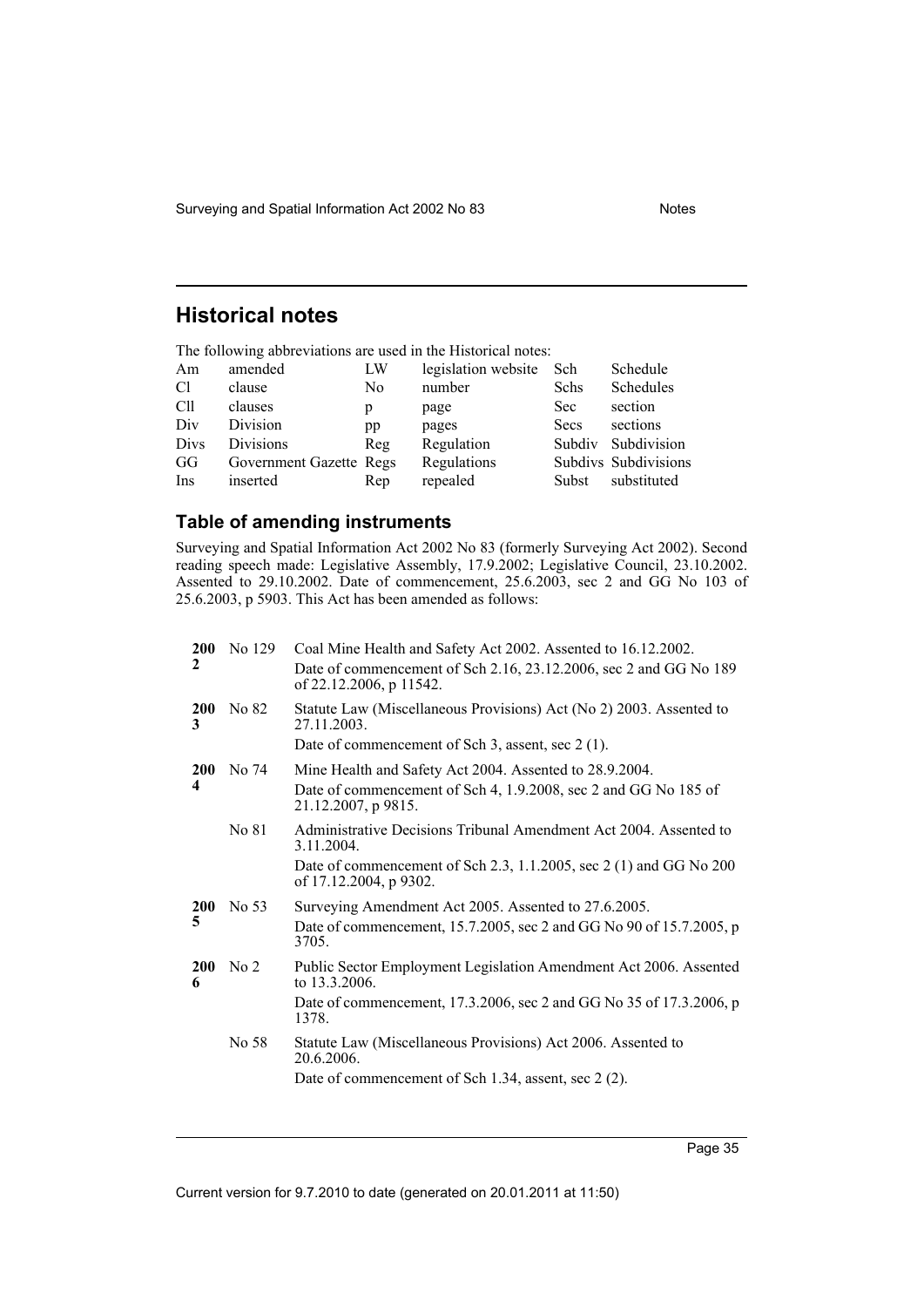| No 68  | Parliamentary Electorates and Elections Amendment Act 2006.<br>Assented to 5.10.2006.                                       |
|--------|-----------------------------------------------------------------------------------------------------------------------------|
|        | Date of commencement of Sch 19.25, 20.10.2006, sec 2 and GG No 124<br>of 20.10.2006, p 8781.                                |
| No 120 | Statute Law (Miscellaneous Provisions) Act (No 2) 2006. Assented to<br>4.12.2006.                                           |
|        | Date of commencement of Sch 2, assent, sec 2 (2).                                                                           |
| No 27  | Statute Law (Miscellaneous Provisions) Act 2007. Assented to 4.7.2007.<br>Date of commencement of Sch 2, assent, sec 2 (2). |
| No 94  | Miscellaneous Acts (Local Court) Amendment Act 2007. Assented to<br>13.12.2007.                                             |
|        | Date of commencement of Sch 2, 6.7.2009, sec 2 and 2009 (314) LW<br>3.7.2009.                                               |
| No 106 | Statute Law (Miscellaneous Provisions) Act (No 2) 2009. Assented to<br>14.12.2009.                                          |
|        | Date of commencement of Sch $3, 8.1.2010$ , sec $2(2)$ .                                                                    |
| No 119 | Surveying Amendment Act 2009. Assented to 14.12.2009.                                                                       |
|        | Date of commencement, assent, sec 2.                                                                                        |
| No 59  | Statute Law (Miscellaneous Provisions) Act 2010. Assented to<br>28.6.2010.                                                  |
|        | Date of commencement of Sch 2.96, 9.7.2010, sec 2 (2).                                                                      |
|        |                                                                                                                             |

## <span id="page-41-0"></span>**Table of amendments**

| Sec 1           | Am 2009 No 119, Sch 1 [1].                                                                                                         |
|-----------------|------------------------------------------------------------------------------------------------------------------------------------|
| Sec 2A          | Ins 2009 No 119, Sch 1 [2].                                                                                                        |
| Sec 3           | Am 2002 No 129, Sch 2.16; 2004 No 74, Sch 4.11; 2005 No 53, Sch 1<br>[1] [2]; 2006 No 2, Sch 4.64 [1]; 2009 No 119, Sch 1 [3]-[5]. |
| Sec 3A          | Ins 2005 No 53, Sch 1 [3].                                                                                                         |
| Part 2, heading | Subst 2009 No 119, Sch 1 [6].                                                                                                      |
| Sec 9A          | Ins 2005 No 53, Sch 1 [4]. Am 2007 No 27, Sch 2.51 [1].                                                                            |
| Sec 9B          | Ins 2005 No 53, Sch 1 [4].                                                                                                         |
| Sec 9C          | Ins 2006 No 68, Sch 19.25.                                                                                                         |
| Sec $10$        | Am 2005 No 53, Sch 1 [5].                                                                                                          |
| Sec 10A         | Ins 2006 No 58, Sch 1.34.                                                                                                          |
| Sec 13          | Am 2002 No 129, Sch 2.16; 2004 No 74, Sch 4.11; 2005 No 53, Sch 1<br>[6]; 2006 No 120, Sch 2.98; 2007 No 94, Sch 2.                |